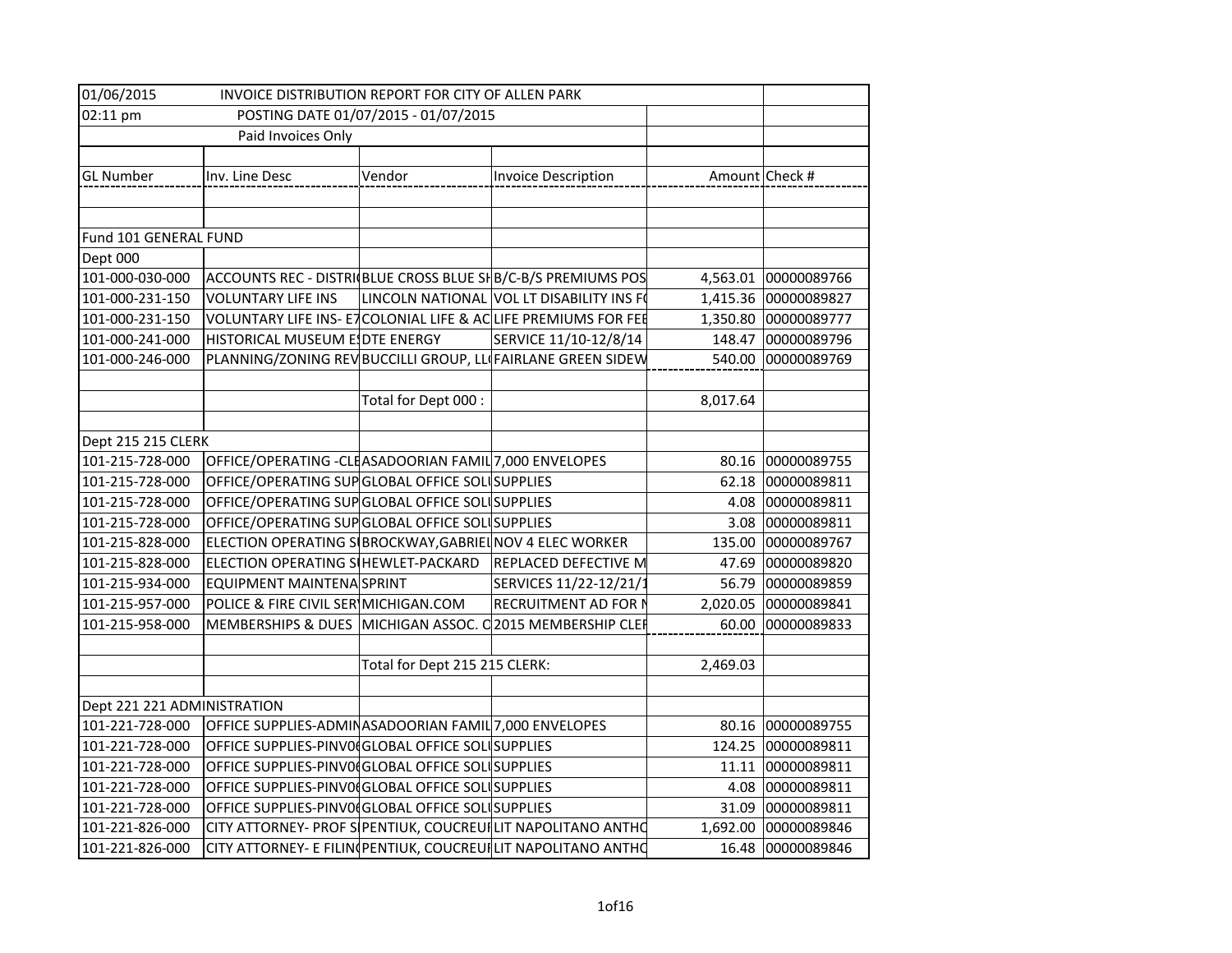| 01/06/2015<br>INVOICE DISTRIBUTION REPORT FOR CITY OF ALLEN PARK |                                                          |                                  |                                                              |           |                    |
|------------------------------------------------------------------|----------------------------------------------------------|----------------------------------|--------------------------------------------------------------|-----------|--------------------|
| 02:11 pm<br>POSTING DATE 01/07/2015 - 01/07/2015                 |                                                          |                                  |                                                              |           |                    |
|                                                                  | Paid Invoices Only                                       |                                  |                                                              |           |                    |
|                                                                  |                                                          |                                  |                                                              |           |                    |
| <b>GL Number</b>                                                 | Inv. Line Desc                                           | Vendor                           | <b>Invoice Description</b>                                   |           | Amount Check #     |
|                                                                  |                                                          |                                  |                                                              |           |                    |
| 101-221-827-000                                                  |                                                          |                                  | PROSECUTING ATTORNE PENTIUK, COUCREUR ALLEN PARK PROSECUTI   |           | 990.00 00000089847 |
| 101-221-827-000                                                  |                                                          |                                  | PROSECUTING ATTORNE PENTIUK, COUCREUR ALLEN PARK PROSECUTI   |           | 540.00 00000089847 |
| 101-221-827-000                                                  |                                                          |                                  | PROSECUTING ATTORNE PENTIUK, COUCREUR ALLEN PARK PROSECUTI   |           | 405.00 00000089847 |
| 101-221-827-000                                                  |                                                          |                                  | PROSECUTING ATTORNE PENTIUK, COUCREUR ALLEN PARK PROSECUTI   | 855.00    | 00000089847        |
| 101-221-827-000                                                  |                                                          |                                  | PROSECUTING ATTORNE PENTIUK, COUCREUR ALLEN PARK PROSECUTI   | 315.00    | 00000089847        |
| 101-221-827-000                                                  |                                                          |                                  | PROSECUTING ATTORNE PENTIUK, COUCREUR ALLEN PARK PROSECTIO   | 405.00    | 00000089847        |
| 101-221-827-000                                                  |                                                          |                                  | PROSECUTING ATTORNE PENTIUK, COUCREUR ALLEN PARK PROSECUTI   | 540.00    | 00000089847        |
| 101-221-900-000                                                  |                                                          |                                  | PRINTING & PUBLISHING MEADOWBROOK, IN ANNUAL RENEWAL STO     | 1,642.63  | 00000089831        |
| 101-221-963-000                                                  |                                                          |                                  | PROFESSIONAL SERVICE STAUDER BARCH & APROF SERVICE PREP/FILI | 500.00    | 00000089861        |
| 101-221-976-000                                                  | <b>BLOCK GRANTS</b>                                      |                                  | COMMUNITY LIVING HOME HEALTHCARE NO                          | 544.00    | 00000089780        |
| 101-221-976-000                                                  | <b>BLOCK GRANTS</b>                                      |                                  | COMMUNITY LIVING HOME HEALTHCARE OCT                         | 918.00    | 00000089780        |
| 101-221-976-000                                                  | <b>BLOCK GRANTS</b>                                      |                                  | SHARONS HEATING WORK TO REPLACE OLD                          | 1,820.00  | 00000089857        |
| 101-221-976-000                                                  | <b>BLOCK GRANTS</b>                                      |                                  | WAYNE COUNTY RECRECORDING OF TWO CD                          | 30.00     | 00000089872        |
|                                                                  |                                                          |                                  |                                                              |           |                    |
|                                                                  |                                                          |                                  | Total for Dept 221 221 ADMINISTRATION:                       | 11,463.80 |                    |
|                                                                  |                                                          |                                  |                                                              |           |                    |
| Dept 225 225 ASSESSOR                                            |                                                          |                                  |                                                              |           |                    |
| 101-225-728-000                                                  | OFFICE SUPPLIES-ASSESS ASADOORIAN FAMIL 7,000 ENVELOPES  |                                  |                                                              | 80.16     | 00000089755        |
| 101-225-728-000                                                  | OFFICE SUPPLIES-PINVO(GLOBAL OFFICE SOL SUPPLIES         |                                  |                                                              | 63.94     | 00000089811        |
| 101-225-728-000                                                  | OFFICE SUPPLIES-PINVO(GLOBAL OFFICE SOL SUPPLIES         |                                  |                                                              | 31.09     | 00000089811        |
| 101-225-963-000                                                  | PROFESSIONAL SERVICE MEGHAN PORTER LUTIMESHEET FOR LABOR |                                  |                                                              | 1,347.50  | 00000089832        |
| 101-225-963-000                                                  | PROFESSIONAL SERVICE GARY EVANKO LLC                     |                                  | TIMESHEET FOR LABOR                                          | 260.00    | 00000089807        |
|                                                                  |                                                          |                                  |                                                              |           |                    |
|                                                                  |                                                          | Total for Dept 225 225 ASSESSOR: |                                                              | 1,782.69  |                    |
|                                                                  |                                                          |                                  |                                                              |           |                    |
| Dept 230 230 FINANCE                                             |                                                          |                                  |                                                              |           |                    |
| 101-230-728-000                                                  | <b>OFFICE SUPPLIES</b>                                   | PRINTING SYSTEMS, SUPPLIES       |                                                              |           | 63.28 00000089850  |
| 101-230-728-000                                                  | OFFICE SUPPLIES-FINAN ASADOORIAN FAMIL 7,000 ENVELOPES   |                                  |                                                              |           | 80.16 00000089755  |
| 101-230-728-000                                                  | OFFICE SUPPLIES-PINVO(GLOBAL OFFICE SOL SUPPLIES         |                                  |                                                              |           | 72.60 00000089811  |
| 101-230-728-000                                                  | OFFICE SUPPLIES-PINVO(GLOBAL OFFICE SOL SUPPLIES         |                                  |                                                              |           | 231.07 00000089811 |
| 101-230-801-000                                                  | PAYROLL PROCESSING                                       | PRINTING SYSTEMS, SUPPLIES       |                                                              |           | 66.45 00000089850  |
| 101-230-958-000                                                  |                                                          |                                  | MEMBERSHIP & DUES- NMICHIGAN MUNICIP 2015 ANNUAL MEMEBE      |           | 50.00 00000089840  |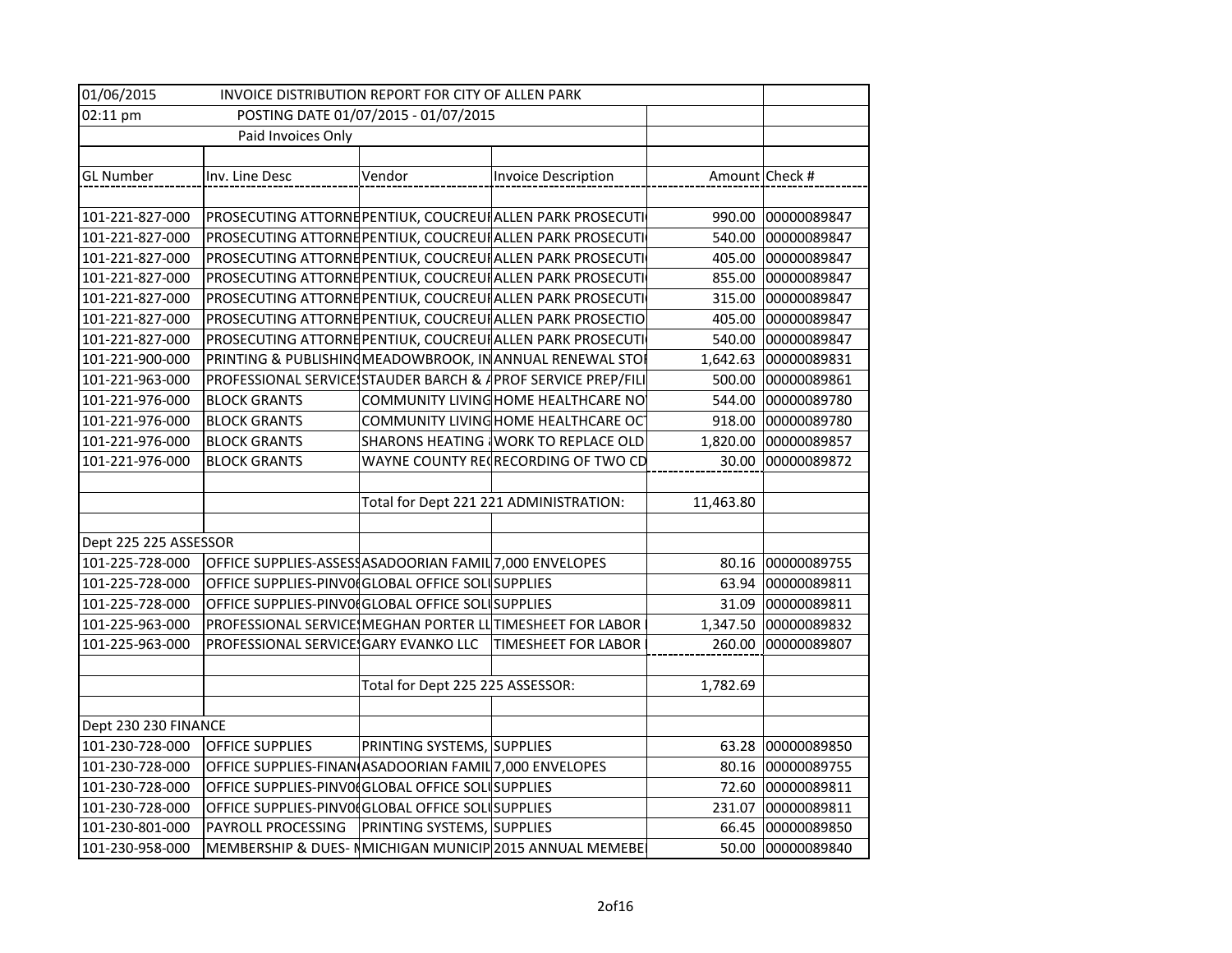| 01/06/2015<br>INVOICE DISTRIBUTION REPORT FOR CITY OF ALLEN PARK |                                                        |                                   |                                                              |                |                      |
|------------------------------------------------------------------|--------------------------------------------------------|-----------------------------------|--------------------------------------------------------------|----------------|----------------------|
| 02:11 pm<br>POSTING DATE 01/07/2015 - 01/07/2015                 |                                                        |                                   |                                                              |                |                      |
|                                                                  | Paid Invoices Only                                     |                                   |                                                              |                |                      |
|                                                                  |                                                        |                                   |                                                              |                |                      |
| <b>GL Number</b>                                                 | Inv. Line Desc                                         | Vendor                            | <b>Invoice Description</b>                                   | Amount Check # |                      |
|                                                                  |                                                        |                                   |                                                              |                |                      |
|                                                                  |                                                        |                                   |                                                              |                |                      |
|                                                                  |                                                        | Total for Dept 230 230 FINANCE:   |                                                              | 563.56         |                      |
|                                                                  |                                                        |                                   |                                                              |                |                      |
| Dept 253 253 TREASURER                                           |                                                        |                                   |                                                              |                |                      |
| 101-253-728-000                                                  | OFFICE SUPPLIES-TREAS ASADOORIAN FAMIL 7,000 ENVELOPES |                                   |                                                              |                | 80.16 00000089755    |
| 101-253-728-000                                                  | OFFICE SUPPLIES- PINVO GLOBAL OFFICE SOLUSUPPLIES      |                                   |                                                              |                | 40.95 00000089811    |
| 101-253-728-000                                                  | OFFICE SUPPLIES-PINVO(GLOBAL OFFICE SOL SUPPLIES       |                                   |                                                              |                | 10.85 00000089811    |
| 101-253-728-000                                                  | OFFICE SUPPLIES-PINVO GLOBAL OFFICE SOLUSUPPLIES       |                                   |                                                              | 33.27          | 00000089811          |
| 101-253-958-000                                                  | MEMBERSHIP & DUES-- MICHIGAN MUNICIP 2015 MMTA DUES    |                                   |                                                              | 50.00          | 00000089839          |
| 101-253-985-000                                                  | <b>CAPITAL LEASE</b>                                   | PITNEY-BOWES                      | <b>SERVICES</b>                                              | 490.79         | 00000089849          |
|                                                                  |                                                        |                                   |                                                              |                |                      |
|                                                                  |                                                        | Total for Dept 253 253 TREASURER: |                                                              | 706.02         |                      |
|                                                                  |                                                        |                                   |                                                              |                |                      |
| Dept 263 263 CITY HALL                                           |                                                        |                                   |                                                              |                |                      |
| 101-263-853-000                                                  | TELEPHONE- ADM OFFICAT & T                             |                                   | SERVICES 12/10-1/9/15                                        |                | 1,629.71 00000089756 |
| 101-263-853-000                                                  | TELEPHONE- ADM IDNS AT & T                             |                                   | SERVICES 12/1-12/31/14                                       | 538.40         | 00000089756          |
| 101-263-853-000                                                  | TELEPHONE-TREASUREHAT & T                              |                                   | SERVICES 12/13-1/12/15                                       | 20.73          | 00000089756          |
| 101-263-853-000                                                  | <b>TELEPHONE</b>                                       | <b>COMCAST</b>                    | SERVICES 01/01-01/31/1                                       | 212.45         | 00000089778          |
| 101-263-853-000                                                  |                                                        |                                   | TELEPHONE-.024 RATE PAT & T LONG DISTAN PARTIAL PMT PER PAUL | 120.00         | 00000089759          |
| 101-263-853-000                                                  | <b>TELEPHONE- ADMIN</b>                                |                                   | AT & T LONG DISTANSERVICE 11/1-12/1/14                       | 0.54           | 00000089760          |
| 101-263-853-000                                                  | <b>TELEPHONE-CITY HALL</b>                             |                                   | AT & T LONG DISTANSERVICE 11/4-12/25/14                      | 0.49           | 00000089760          |
| 101-263-920-000                                                  | UTILITIES- CITY HALL                                   | <b>DTE ENERGY</b>                 | SERVICE 11/3-12/3/14                                         | 3,311.01       | 00000089796          |
| 101-263-920-000                                                  | UTILITIES- MUNICIPAL BIDTE ENERGY                      |                                   | SERVICE 10/14-11/14/14                                       |                | 9,436.56 00000089795 |
| 101-263-931-000                                                  | BUILDING MAINTENANDSANDY'S SEW-VAC                     |                                   | SUPPLIES PARTS BELTS, F                                      |                | 7.98 00000089854     |
| 101-263-931-000                                                  | BUILDING MAINTENANCSANDY'S SEW-VAC                     |                                   | <b>SUPPLIES PARTS BELTS, F</b>                               | 59.99          | 00000089854          |
| 101-263-931-000                                                  | BUILDING MAINTENANCSANDY'S SEW-VAC                     |                                   | SUPPLIES PARTS BELTS, F                                      |                | 9.95 00000089854     |
| 101-263-931-000                                                  | BUILDING MAINTENANCSANDY'S SEW-VAC                     |                                   | SUPPLIES PARTS BELTS, F                                      |                | 5.99 00000089854     |
| 101-263-934-000                                                  |                                                        |                                   | EQUIPMENT MAINTENA BELLE TIRE DISTRIBU THRUST ANGLE ALIGNM   | 55.00          | 00000089763          |
|                                                                  |                                                        |                                   |                                                              |                |                      |
|                                                                  |                                                        | Total for Dept 263 263 CITY HALL: |                                                              | 15,408.80      |                      |
|                                                                  |                                                        |                                   |                                                              |                |                      |
| Dept 305 305 POLICE DEPARTMENT                                   |                                                        |                                   |                                                              |                |                      |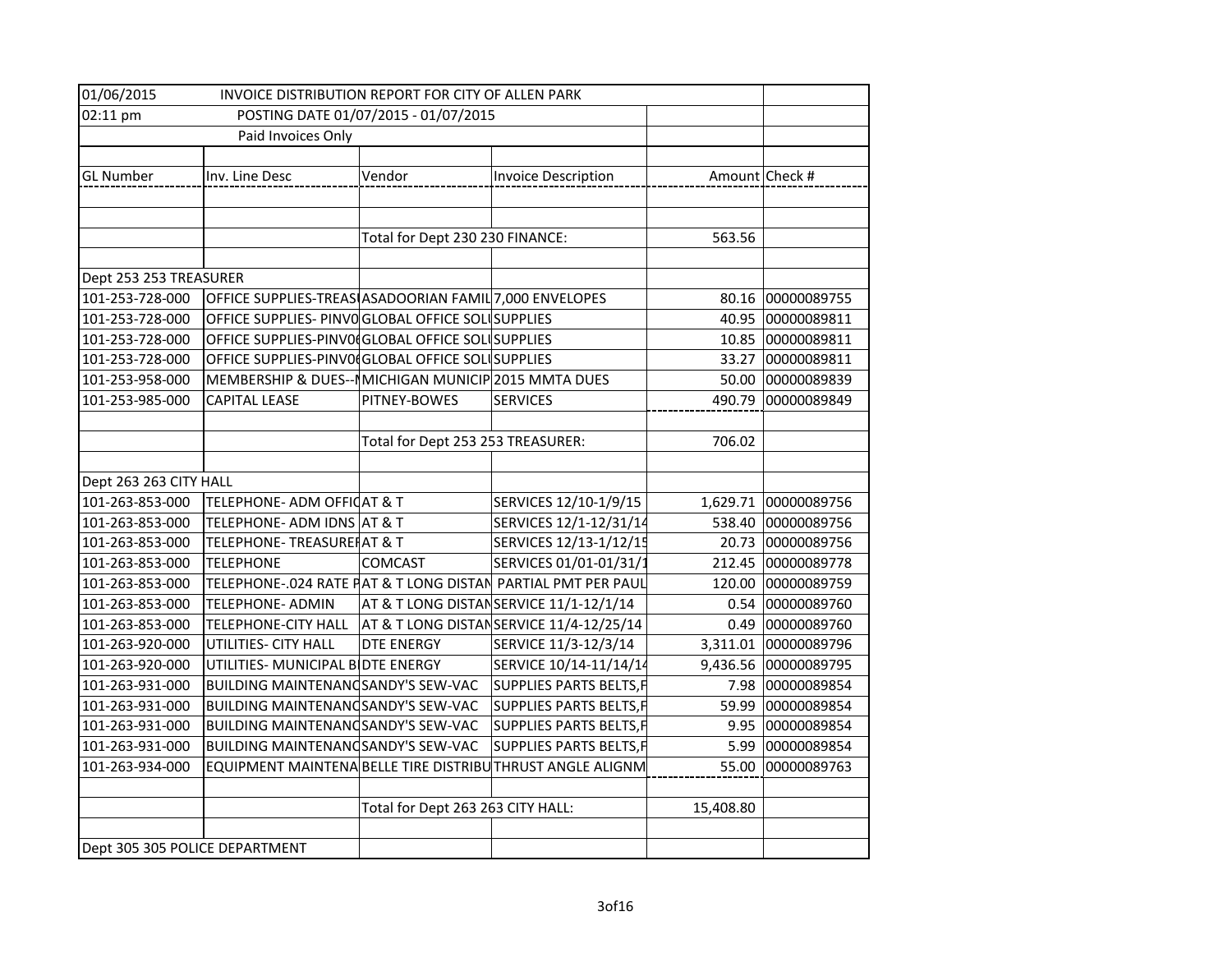| 01/06/2015<br>INVOICE DISTRIBUTION REPORT FOR CITY OF ALLEN PARK |                                                  |                                   |                                                            |                |                    |
|------------------------------------------------------------------|--------------------------------------------------|-----------------------------------|------------------------------------------------------------|----------------|--------------------|
| 02:11 pm<br>POSTING DATE 01/07/2015 - 01/07/2015                 |                                                  |                                   |                                                            |                |                    |
| Paid Invoices Only                                               |                                                  |                                   |                                                            |                |                    |
|                                                                  |                                                  |                                   |                                                            |                |                    |
| <b>GL Number</b>                                                 | Inv. Line Desc                                   | Vendor                            | <b>Invoice Description</b>                                 | Amount Check # |                    |
|                                                                  |                                                  |                                   |                                                            |                |                    |
| 101-305-728-000                                                  | OFFICE SUPPLIES-PINVO(GLOBAL OFFICE SOL SUPPLIES |                                   |                                                            |                | 256.05 00000089811 |
| 101-305-729-000                                                  | <b>K-9 SUPPLIES</b>                              | PET SUPPLIES PLUS ANIMAL SUPPLIES |                                                            | 28.78          | 00000089848        |
| 101-305-729-000                                                  | K-9 SUPPLIES                                     | PET SUPPLIES PLUS                 | <b>SUPPLIES</b>                                            |                | 47.68 00000089848  |
| 101-305-757-000                                                  | <b>OPERATING SUPPLIES</b>                        | <b>FEDEX</b>                      | <b>MODEMS FOR POLICE</b>                                   | 24.01          | 00000089805        |
| 101-305-805-000                                                  | <b>VEHICLE TOWING</b>                            | <b>CITY TOWING</b>                | <b>AUTO AUCTION HELP- O</b>                                | 200.00         | 00000089775        |
| 101-305-805-000                                                  | <b>VEHICLE TOWING</b>                            | <b>CITY TOWING</b>                | AUTO AUCTION HELP NO                                       | 200.00         | 00000089775        |
| 101-305-805-000                                                  | <b>VEHICLE TOWING</b>                            | <b>CITY TOWING</b>                | 56 VEH TOWED BY POLIC                                      | 6,200.00       | 00000089775        |
| 101-305-805-000                                                  | <b>VEHICLE TOWING</b>                            | <b>CITY TOWING</b>                | 78 VEHICLES TOWED BY                                       | 7,880.00       | 00000089775        |
| 101-305-805-000                                                  | <b>VEHICLE TOWING</b>                            | <b>CITY TOWING</b>                | 61 VEH TOWED BY POLI                                       | 5,920.00       | 00000089775        |
| 101-305-853-000                                                  | TELEPHONE-POLICE DEPAT & T                       |                                   | SERVICES 12/10-1/9/15                                      | 1,121.64       | 00000089756        |
| 101-305-853-000                                                  | <b>TELEPHONE- COURT</b>                          | AT&T                              | SERVICES 12/1-12/31/14                                     | 140.00         | 00000089756        |
| 101-305-853-000                                                  | TELEPHONE- ORDINANC SPRINT                       |                                   | SERVICES 11/22-12/21/1                                     | 24.20          | 00000089859        |
| 101-305-853-000                                                  | <b>TELEPHONE</b>                                 |                                   | AMERICAN MESSAGICHAPLAIN PAGER 12/15                       | 25.99          | 00000089752        |
| 101-305-853-000                                                  | <b>TELEPHONE-POLICE</b>                          |                                   | AT & T LONG DISTANSERVICE 11/6-12/2/14                     | 17.26          | 00000089760        |
| 101-305-853-000                                                  | <b>TELEPHONE</b>                                 | <b>COMCAST</b>                    | <b>INTERNET ACCES PATRO</b>                                | 144.66         | 00000089779        |
| 101-305-853-000                                                  | <b>TELEPHONE</b>                                 |                                   | VERIZON WIRELESS INTERNET ACCESS PATR                      | 684.26         | 00000089867        |
| 101-305-931-000                                                  |                                                  |                                   | BUILDING MAINTENANCADVANTAGE PEST CORAT SERVICE FOR NOV 2  | 400.00         | 00000089750        |
| 101-305-935-000                                                  |                                                  |                                   | COMPUTER SOFTWARE THOMSON REUTERS SERVICES 11/1-11/30/14   | 140.00         | 00000089864        |
| 101-305-960-000                                                  |                                                  |                                   | EDUCATION & TRAINING HUMAN FACTOR RESDEFENSIVE TACTICS MAI | 292.00         | 00000089821        |
|                                                                  |                                                  |                                   |                                                            |                |                    |
|                                                                  |                                                  |                                   | Total for Dept 305 305 POLICE DEPARTMENT:                  | 23,746.53      |                    |
|                                                                  |                                                  |                                   |                                                            |                |                    |
| Dept 340 340 FIRE DEPARTMENT                                     |                                                  |                                   |                                                            |                |                    |
| 101-340-728-000                                                  | OFFICE SUPPLIES-PINVO(GLOBAL OFFICE SOL SUPPLIES |                                   |                                                            |                | 267.83 00000089811 |
| 101-340-728-000                                                  | OFFICE SUPPLIES-PINVO(GLOBAL OFFICE SOL SUPPLIES |                                   |                                                            |                | 721.13 00000089811 |
| 101-340-768-000                                                  | <b>UNIFORMS</b>                                  |                                   | CUDA UNIFORM, INQUNIFORM SUPPLIES                          | 87.70          | 00000089782        |
| 101-340-768-000                                                  | <b>UNIFORMS</b>                                  |                                   | CUDA UNIFORM, INQUNIFORM SUPPLIES                          | 960.00         | 00000089782        |
| 101-340-853-000                                                  | TELEPHONE- APFD MOD SPRINT                       |                                   | SERVICES 11/22-12/21/1                                     |                | 11.61 00000089859  |
| 101-340-853-000                                                  | TELEPHONE- AP EMS 3                              | SPRINT                            | SERVICES 11/22-12/21/1                                     |                | 60.20 00000089859  |
| 101-340-853-000                                                  | TELEPHONE- AP EMS 1                              | SPRINT                            | SERVICES 11/22-12/21/1                                     |                | 60.20 00000089859  |
| 101-340-853-000                                                  | TELEPHONE- CHIEF                                 | <b>SPRINT</b>                     | SERVICES 11/22-12/21/1                                     | 31.62          | 00000089859        |
| 101-340-853-000                                                  | TELEPHONE- M STACICK SPRINT                      |                                   | SERVICES 11/22-12/21/1                                     | 56.79          | 00000089859        |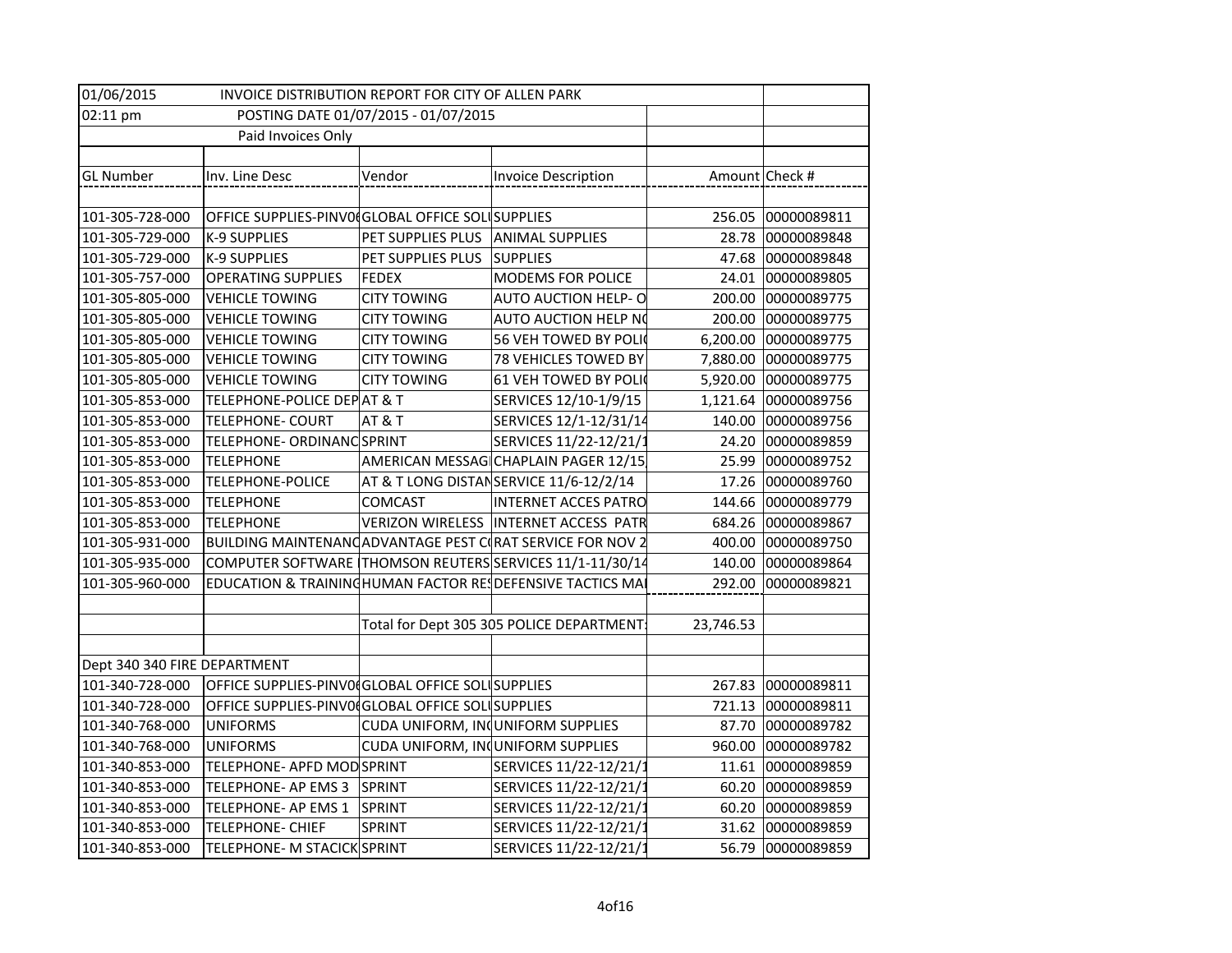| 01/06/2015<br>INVOICE DISTRIBUTION REPORT FOR CITY OF ALLEN PARK |                                                   |                 |                                                             |            |                       |
|------------------------------------------------------------------|---------------------------------------------------|-----------------|-------------------------------------------------------------|------------|-----------------------|
| 02:11 pm<br>POSTING DATE 01/07/2015 - 01/07/2015                 |                                                   |                 |                                                             |            |                       |
|                                                                  | Paid Invoices Only                                |                 |                                                             |            |                       |
|                                                                  |                                                   |                 |                                                             |            |                       |
| <b>GL Number</b>                                                 | Inv. Line Desc                                    | Vendor          | <b>Invoice Description</b>                                  |            | Amount Check #        |
|                                                                  |                                                   |                 |                                                             |            |                       |
| 101-340-920-000                                                  | UTILITIES-6730 ROSEVEL DTE ENERGY                 |                 | SERVICE 11/3-12/3/14                                        |            | 1,983.33 00000089793  |
| 101-340-920-000                                                  | UTILITIES-6730 ROSEVEL DTE ENERGY                 |                 | SERVICE 11/3/12/3/14                                        |            | 2,527.44 00000089796  |
| 101-340-934-000                                                  | EQUIPMENT MAINTENA FRONTLINE MEDICALEQUIPMENT MNT |                 |                                                             |            | 515.89 00000089806    |
| 101-340-939-000                                                  | <b>VEHICLE MAINTENANCE HALT FIRE</b>              |                 | <b>VEHICLE MNT</b>                                          | 383.50     | 00000089818           |
| 101-340-939-000                                                  |                                                   |                 | VEHICLE MAINTENANCE GLENDALE AUTO VA SUPPLIES FOR 1994 FOR  | 8.89       | 00000089808           |
| 101-340-961-000                                                  | <b>FIRE PREVENTION</b>                            |                 | TRADEMASTER, INC. MOBIL EYES FIRE INSPEC                    | 2,167.00   | 00000089865           |
| 101-340-985-000                                                  |                                                   |                 | CAPITAL OUTLAY-GRANT KODIAK EMERGENC 2015 BRAUN SIGNATUR    | 159,833.00 | 00000089826           |
| 101-340-985-000                                                  | <b>CAPITAL OUTLAY</b>                             |                 | APOLLO FIRE EQUIPICAPITAL OUTLAY GRANT                      | 9,838.00   | 00000089754           |
| 101-340-985-000                                                  |                                                   |                 | CAPITAL OUTLAY- HURS APOLLO FIRE EQUIPICAPITAL OUTLAY GRANT | 8,800.00   | 00000089754           |
| 101-340-985-000                                                  | <b>CAPITAL OUTLAY</b>                             |                 | APOLLO FIRE EQUIPIGRANT PURCHASE SUPP                       | 9,815.60   | 00000089754           |
| 101-340-985-000                                                  | <b>CAPITAL OUTLAY</b>                             |                 | APOLLO FIRE EQUIPIGRANT PURCHASE HURS                       | 9,981.00   | 00000089754           |
|                                                                  |                                                   |                 |                                                             |            |                       |
|                                                                  |                                                   |                 | Total for Dept 340 340 FIRE DEPARTMENT:                     | 208,110.73 |                       |
|                                                                  |                                                   |                 |                                                             |            |                       |
|                                                                  | Dept 445 445 DEPARTMENT OF PUBLIC SERVICE         |                 |                                                             |            |                       |
| 101-445-728-000                                                  | OFFICE SUPPLIES-PINVO(GLOBAL OFFICE SOL SUPPLIES  |                 |                                                             |            | 51.66 00000089811     |
| 101-445-728-000                                                  | OFFICE SUPPLIES-PINVO(GLOBAL OFFICE SOL SUPPLIES  |                 |                                                             | 86.39      | 00000089811           |
| 101-445-751-000                                                  | <b>GASOLINE</b>                                   | RKA PETROLEUM   | <b>SUPPLIES</b>                                             |            | 14,471.40 00000089853 |
| 101-445-757-000                                                  | <b>OPERATING SUPPLIES</b>                         |                 | D & L GARDEN CENT PMT SHORT PAY ON CK                       | 149.95     | 00000089784           |
| 101-445-757-000                                                  | <b>OPERATING SUPPLIES</b>                         | <b>GRAINGER</b> | <b>SAFETY ORANGE VEST</b>                                   | 92.52      | 00000089815           |
| 101-445-757-000                                                  | OPERATING SUPPLIES-4FGLENDALE AUTO VA PARTS       |                 |                                                             | 10.98      | 00000089808           |
| 101-445-853-000                                                  | <b>TELEPHONE- GARAGE</b>                          | AT&T            | SERVICES 12/10-1/19/15                                      | 30.26      | 00000089756           |
| 101-445-853-000                                                  | <b>TELEPHONE- GARAGE</b>                          | <b>SPRINT</b>   | SERVICES 11/22-12/21/1                                      | 61.79      | 00000089859           |
| 101-445-853-000                                                  | <b>TELEPHONE-DPS</b>                              |                 | AT & T LONG DISTANSERVICE 11/3-12/2/14                      | 1.32       | 00000089760           |
| 101-445-920-000                                                  | UTILITIES-6450 ALLEN RIDTE ENERGY                 |                 | SERVICE 10/31-12/2/14                                       | 38.64      | 00000089793           |
| 101-445-920-000                                                  | UTILITIES-16860 SOUTHI DTE ENERGY                 |                 | SERVICE 11/3-12/3/14                                        | 758.84     | 00000089793           |
| 101-445-920-000                                                  | UTILITIES- GARAGE                                 | DTE ENERGY      | SERVICE 11/3-12/3/14                                        |            | 1,163.92 00000089796  |
| 101-445-926-000                                                  | STREET LIGHTING- 1584 DTE ENERGY                  |                 | SERVICE 11/4-12/3/14                                        |            | 475.06 00000089795    |
| 101-445-926-000                                                  | STREET LIGHTING-VARIODTE ENERGY                   |                 | SERVICE 11/1-11/30/14                                       |            | 35,718.86 00000089795 |
| 101-445-926-000                                                  | STREET LIGHTING-15860 DTE ENERGY                  |                 | SERVICE 11/1-12/2/14                                        |            | 366.26 00000089795    |
| 101-445-926-000                                                  | STREET LIGHTING-15501 DTE ENERGY                  |                 | SERVICE 10/24/11/22/14                                      | 288.20     | 00000089795           |
| 101-445-931-000                                                  |                                                   |                 | BUILDING MAINTENANCADVANCE AP STAFFI TEMP HOURS 12/8-12/1   |            | 668.82 00000089749    |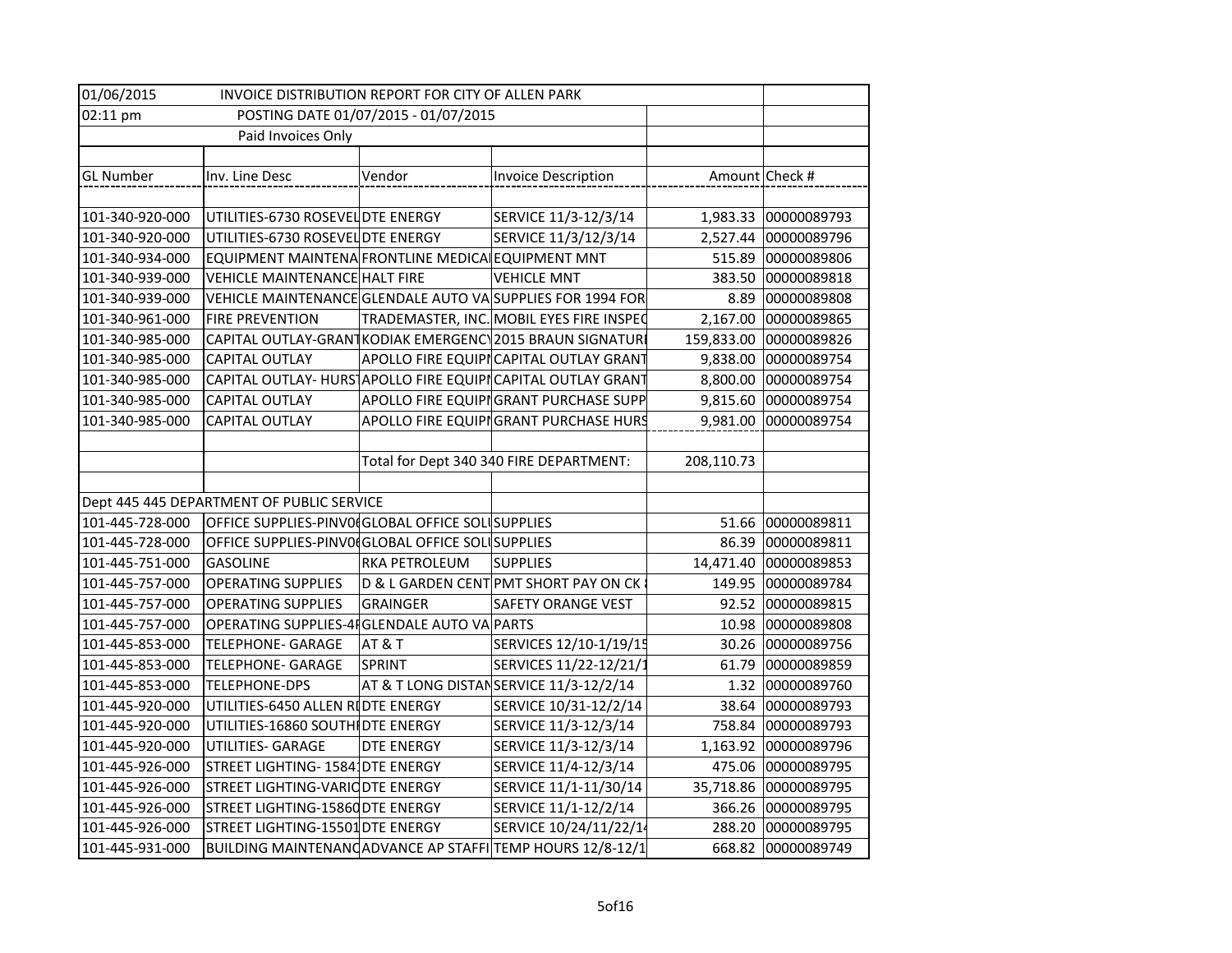| 01/06/2015<br>INVOICE DISTRIBUTION REPORT FOR CITY OF ALLEN PARK |                                                        |        |                                                            |           |                      |
|------------------------------------------------------------------|--------------------------------------------------------|--------|------------------------------------------------------------|-----------|----------------------|
| POSTING DATE 01/07/2015 - 01/07/2015<br>02:11 pm                 |                                                        |        |                                                            |           |                      |
|                                                                  | Paid Invoices Only                                     |        |                                                            |           |                      |
|                                                                  |                                                        |        |                                                            |           |                      |
| <b>GL Number</b>                                                 | Inv. Line Desc                                         | Vendor | Invoice Description                                        |           | Amount Check #       |
|                                                                  |                                                        |        |                                                            |           |                      |
| 101-445-931-000                                                  |                                                        |        | BUILDING MAINTENANCADVANCE AP STAFFITEMP SERVICES 12-15-1  |           | 677.34 00000089749   |
| 101-445-931-000                                                  | BUILDING MAINTENANCHADDIX ELECTRIC                     |        | <b>PROVIDE/INSTALL LAMP</b>                                |           | 2,950.00 00000089816 |
| 101-445-934-000                                                  |                                                        |        | EQUIPMENT MAINTENAD & L GARDEN CENT PMT FOR SHORT PAY ON   |           | 39.98 00000089784    |
| 101-445-939-000                                                  | VEHICLE MAINTENANCE INTERSTATE BATTER SUPPLIES         |        |                                                            |           | 489.68 00000089824   |
| 101-445-939-000                                                  | VEHICLE MAINTENANCE INTERSTATE BATTER SUPPLIES         |        |                                                            |           | 25.00 00000089824    |
| 101-445-939-000                                                  | VEHICLE MAINTENANCE GLENDALE AUTO VA SUPPLIES DPS      |        |                                                            |           | 28.90 00000089808    |
| 101-445-939-000                                                  | VEHICLE MAINTENANCE GLENDALE AUTO VA SUPPLIES FIRE EXT |        |                                                            | 82.77     | 00000089808          |
| 101-445-939-000                                                  |                                                        |        | VEHICLE MAINTENANCE GLENDALE AUTO VA SUPPLIES FOR 1994 FOR | 5.79      | 00000089808          |
| 101-445-939-000                                                  |                                                        |        | VEHICLE MAINTENANCE GLENDALE AUTO VA SUPPLIES FIRE EXT-WAR | 262.71    | 00000089808          |
| 101-445-939-000                                                  | VEHICLE MAINTENANCE BAKER'S GAS & WELL PROPANE/OXYGEN  |        |                                                            | 96.96     | 00000089762          |
| 101-445-939-000                                                  |                                                        |        | VEHICLE MAINTENANCE WAYNE LAWN & GA KENDRA TIRE-BAR/CHAI   |           | 81.14 00000089873    |
| 101-445-939-000                                                  | VEHICLE MAINTENANCE GLENDALE AUTO VA PARTS             |        |                                                            | 203.34    | 00000089808          |
| 101-445-939-000                                                  | VEHICLE MAINTENANCE GLENDALE AUTO VA PARTS             |        |                                                            | 82.77     | 00000089808          |
| 101-445-939-000                                                  | VEHICLE MAINTENANCE EXOTIC AUTOMATIO PARTS             |        |                                                            |           | 215.32 00000089802   |
| 101-445-958-000                                                  |                                                        |        | MEMBERSHIP & DUES- NAMERICAN PUBLIC V2015 ANNUAL MEMBER    |           | 20.00 00000089753    |
| 101-445-960-000                                                  |                                                        |        | GENERAL EDUCATION/T MICHIGAN DEPT OF 2015 MIDEAL MEMBERS   | 230.00    | 00000089835          |
| 101-445-962-000                                                  |                                                        |        | MISC-GOODEN, HANKEN MIDWEST MEDICAL PRE-EMPLOYMENT PHYS    | 167.00    | 00000089842          |
| 101-445-962-000                                                  | MISCELLANEOUS-SHOT MIDWEST MEDICAL DRUG SCREENING      |        |                                                            | 20.00     | 00000089842          |
|                                                                  |                                                        |        |                                                            |           |                      |
|                                                                  |                                                        |        | Total for Dept 445 445 DEPARTMENT OF PUB                   | 60,113.57 |                      |
|                                                                  |                                                        |        |                                                            |           |                      |
| Dept 707 707 PARKS & REC                                         |                                                        |        |                                                            |           |                      |
| 101-707-728-000                                                  | OFFICE SUPPLIES-PINVO(GLOBAL OFFICE SOL SUPPLIES       |        |                                                            | 28.71     | 00000089811          |
| 101-707-728-000                                                  | OFFICE SUPPLIES-PINVO(GLOBAL OFFICE SOL SUPPLIES       |        |                                                            | 109.19    | 00000089811          |
| 101-707-853-000                                                  | <b>TELEPHONE- ARENA OFFAT &amp; T</b>                  |        | SERVICES 12/10-1/9/15                                      |           | 33.05 00000089756    |
| 101-707-853-000                                                  | TELEPHONE- CHARLIE BIAT & T                            |        | SERVICES 12/4-1/3/15                                       |           | 20.14 00000089756    |
| 101-707-920-000                                                  | UTILITIES-7420 QUANDT DTE ENERGY                       |        | SERVICES 11/22-12/22/1                                     | 28.81     | 00000089793          |
| 101-707-920-000                                                  | UTILITIES-6615 ROSEVEL DTE ENERGY                      |        | SERVICE 11/3-12/3/14                                       | 116.31    | 00000089793          |
| 101-707-920-000                                                  | UTILITIES-8803 PELHAM DTE ENERGY                       |        | SERVICE 11/7-12/9/14                                       |           | 12.79 00000089793    |
| 101-707-920-000                                                  | UTILITIES-6295 WINONADTE ENERGY                        |        | SERVICE 11/10-12/10/14                                     |           | 39.73 00000089793    |
| 101-707-920-000                                                  | UTILITIES-8643 PELHAM DTE ENERGY                       |        | SERVICE 11/7-12/9/14                                       |           | 33.62 00000089793    |
| 101-707-920-000                                                  | UTILITIES-5000 ARNO STOTE ENERGY                       |        | SERVICE 11/5-12/3/14                                       |           | 10.70 00000089793    |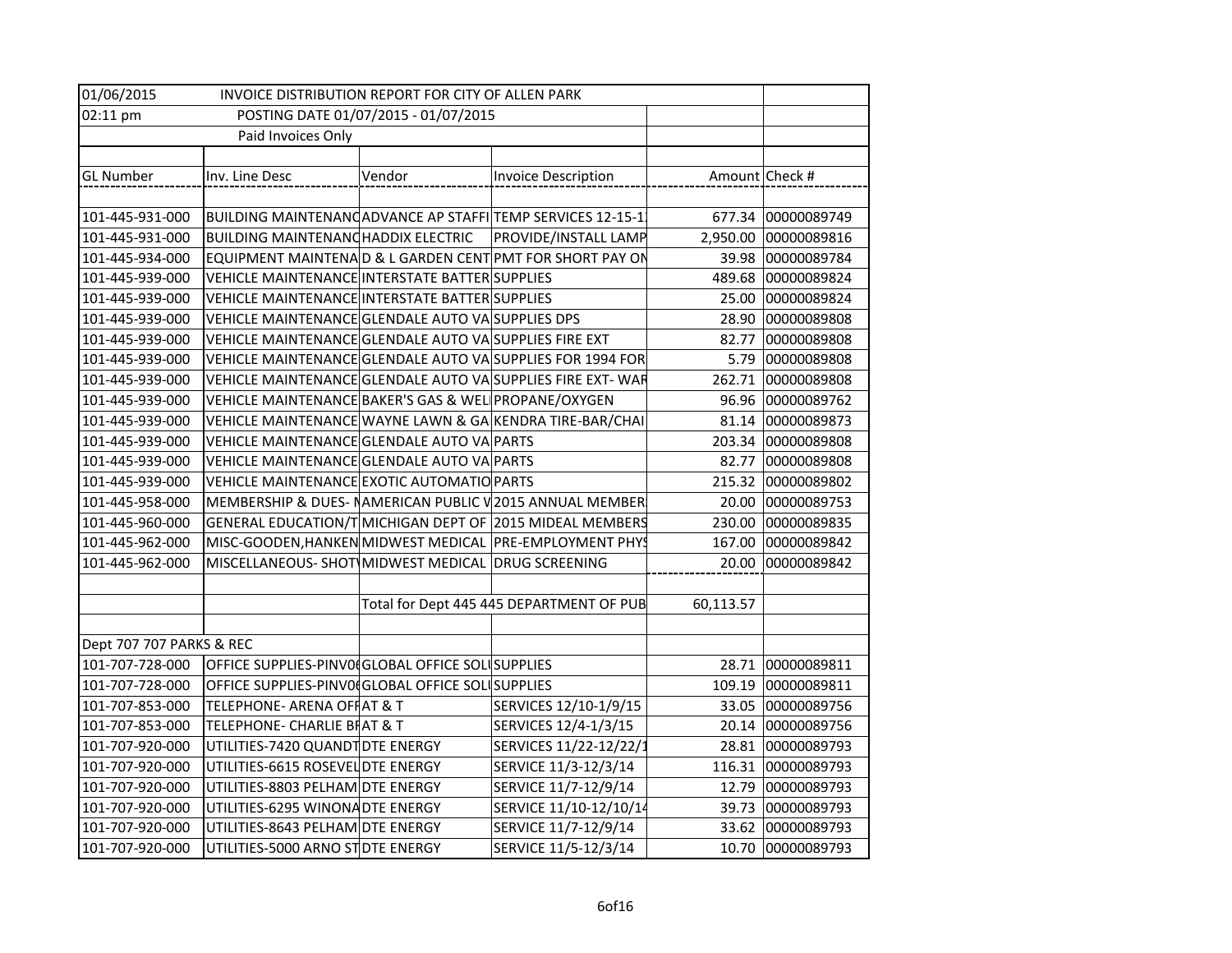| 01/06/2015<br>INVOICE DISTRIBUTION REPORT FOR CITY OF ALLEN PARK |                                                               |                                     |                                                             |           |                      |
|------------------------------------------------------------------|---------------------------------------------------------------|-------------------------------------|-------------------------------------------------------------|-----------|----------------------|
| POSTING DATE 01/07/2015 - 01/07/2015<br>02:11 pm                 |                                                               |                                     |                                                             |           |                      |
|                                                                  | Paid Invoices Only                                            |                                     |                                                             |           |                      |
|                                                                  |                                                               |                                     |                                                             |           |                      |
| <b>GL Number</b>                                                 | Inv. Line Desc                                                | Vendor                              | Invoice Description                                         |           | Amount Check #       |
|                                                                  |                                                               |                                     |                                                             |           |                      |
| 101-707-920-000                                                  | UTILITIES- 6615 ROSEVE DTE ENERGY                             |                                     | SERVICE 11/3-12/3/14                                        |           | 458.54 00000089796   |
| 101-707-920-000                                                  | UTILITIES-4320 LAUREN OTE ENERGY                              |                                     | SERVICE 11/3-12/4/14                                        |           | 406.19 00000089796   |
| 101-707-931-000                                                  |                                                               |                                     | BUILDING MAINTENANCEXPERT HEATING & (NO HEAT CALL REPLACE   |           | 143.00 00000089803   |
| 101-707-939-000                                                  | VEHICLE MAINTENANCE BELLE TIRE DISTRIBUSERVICE LT 225 / 75R16 |                                     |                                                             | 232.50    | 00000089763          |
| 101-707-939-000                                                  | VEHICLE MAINTENANCE GLENDALE AUTO VA PARTS 2- FUEL FILTERS    |                                     |                                                             | 203.18    | 00000089808          |
| 101-707-939-000                                                  |                                                               |                                     | VEHICLE MAINTENANCE GLENDALE AUTO VA PARTS- 2 BRAKE CALIPE  | 279.98    | 00000089808          |
| 101-707-939-000                                                  |                                                               |                                     | VEHICLE MAINTENANCE GLENDALE AUTO VA PARTS CREDIT 2 BRAKE   |           | (279.98) 00000089808 |
|                                                                  |                                                               |                                     |                                                             |           |                      |
|                                                                  |                                                               | Total for Dept 707 707 PARKS & REC: |                                                             | 1,876.46  |                      |
|                                                                  |                                                               |                                     |                                                             |           |                      |
| Dept 751 751 COMMUNITY CENTER                                    |                                                               |                                     |                                                             |           |                      |
| 101-751-757-000                                                  | <b>OPERATING SUPPLIES</b>                                     | <b>GORDON FOOD SER SUPPLIES</b>     |                                                             | 109.43    | 00000089814          |
| 101-751-757-000                                                  | <b>OPERATING SUPPLIES</b>                                     | <b>GORDON FOOD SER\SUPPLIES</b>     |                                                             | 70.48     | 00000089814          |
| 101-751-768-000                                                  | UNIFORMS- INSULATED HAWKINS, PAT                              |                                     | <b>SUPPLIES</b>                                             | 136.96    | 00000089819          |
| 101-751-816-000                                                  | PROF. SERV. - OTHER- SFSELECTION.COM                          |                                     | <b>PRE-EMPLOYMENT BACK</b>                                  | 30.00     | 00000089855          |
| 101-751-816-000                                                  | PROF. SERV. - OTHER                                           |                                     | ELITE LABORATORIES DEC WATER TREATMENT                      | 200.00    | 00000089800          |
| 101-751-816-000                                                  |                                                               |                                     | PROF. SERV. - OTHER- SFMIDWEST MEDICAL PRE-EMPLOYMENT PHYS  | 60.00     | 00000089842          |
| 101-751-920-000                                                  | <b>UTILITIES</b>                                              | <b>DIRECTV</b>                      | DEC/JAN CABLE SERVICE                                       | 92.99     | 00000089790          |
| 101-751-920-000                                                  | UTILITIES-15800 WHITE DTE ENERGY                              |                                     | SERVICE 11/3-12/3/14                                        | 5,304.53  | 00000089796          |
| 101-751-920-000                                                  | UTILITIES- 15800 WHITE DTE ENERGY                             |                                     | SERVICE 11/11-12/9/14                                       | 10,393.92 | 00000089795          |
| 101-751-931-000                                                  | BUILDING MAINTENANCNETWORK SERVICES FLOOR FINISH              |                                     |                                                             | 154.16    | 00000089845          |
| 101-751-931-000                                                  |                                                               |                                     | BUILDING MAINTENANCEXPERT HEATING & (SERVICE CALL ON 3 RTU  | 728.07    | 00000089803          |
| 101-751-931-000                                                  | <b>BUILDING MAINTENANCCAMFIL</b>                              |                                     | <b>FILTERS</b>                                              | 232.72    | 00000089771          |
| 101-751-931-000                                                  | BUILDING MNT- RINK BL HAWKINS, PAT                            |                                     | <b>SUPPLIES</b>                                             | 341.08    | 00000089819          |
| 101-751-934-000                                                  |                                                               |                                     | EQUIPMENT MAINTENA SERV-ICE REFRIGERA SERVICE CALL DEHUMID  | 267.78    | 00000089856          |
| 101-751-934-000                                                  |                                                               |                                     | EQUIPMENT MAINTENA SERV-ICE REFRIGERA SERVICE CALL TROUBLES | 250.00    | 00000089856          |
| 101-751-934-000                                                  | EQUIPMENT MAINTENA DSM SAW & KNIFE L BLADE SHARPENING         |                                     |                                                             |           | 23.00 00000089792    |
| 101-751-934-000                                                  | EQUIPMENT MAINTENA DSM SAW & KNIFE L BLADE SHARPENING         |                                     |                                                             |           | 23.00 00000089792    |
| 101-751-985-000                                                  | <b>CAPITAL OUTLAY</b>                                         |                                     | SERV-ICE REFRIGERA 7.5 HP AC&DC MOTOR                       |           | 1,721.34 00000089856 |
| 101-751-985-000                                                  | <b>CAPITAL OUTLAY</b>                                         | <b>GOPHER</b>                       | PICKLE BALL SET                                             | 1,636.83  | 00000089813          |
|                                                                  |                                                               |                                     |                                                             |           |                      |
|                                                                  |                                                               |                                     | Total for Dept 751 751 COMMUNITY CENTER:                    | 21,776.29 |                      |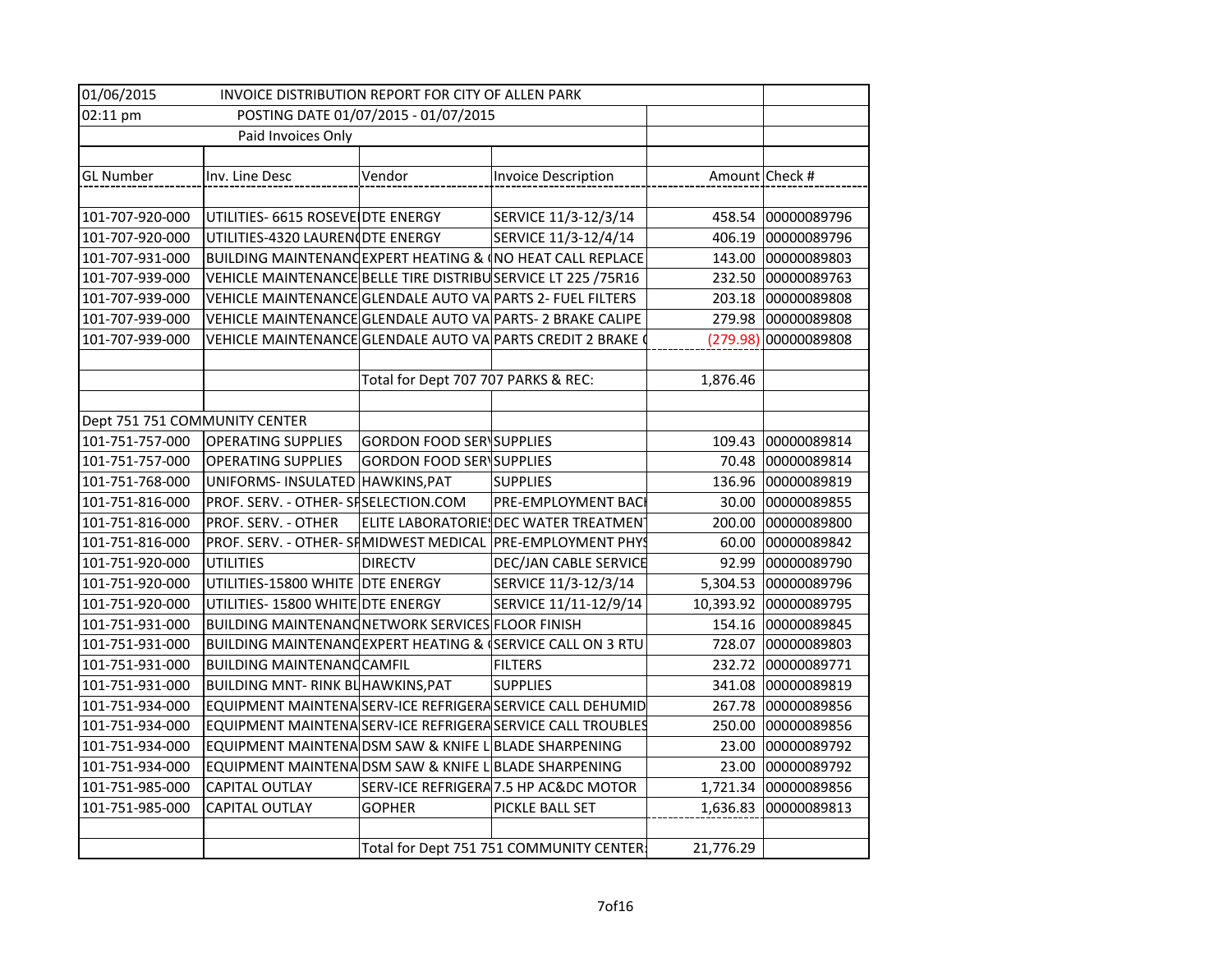| 01/06/2015<br>INVOICE DISTRIBUTION REPORT FOR CITY OF ALLEN PARK |                                                              |                                  |                                                               |                |                    |
|------------------------------------------------------------------|--------------------------------------------------------------|----------------------------------|---------------------------------------------------------------|----------------|--------------------|
| 02:11 pm<br>POSTING DATE 01/07/2015 - 01/07/2015                 |                                                              |                                  |                                                               |                |                    |
| Paid Invoices Only                                               |                                                              |                                  |                                                               |                |                    |
|                                                                  |                                                              |                                  |                                                               |                |                    |
| <b>GL Number</b>                                                 | Inv. Line Desc                                               | Vendor                           | <b>Invoice Description</b>                                    | Amount Check # |                    |
|                                                                  |                                                              |                                  |                                                               |                |                    |
|                                                                  |                                                              |                                  |                                                               |                |                    |
| Dept 864 864 RETIREE HEALTHCARE                                  |                                                              |                                  |                                                               |                |                    |
| 101-864-716-000                                                  | MEDICAL-RETIREES                                             |                                  | BLUE CROSS BLUE SHB/C-B/S PREMIUMS POS                        | 74,402.65      | 00000089766        |
|                                                                  |                                                              |                                  |                                                               |                |                    |
|                                                                  |                                                              |                                  | Total for Dept 864 864 RETIREE HEALTHCARE                     | 74,402.65      |                    |
|                                                                  |                                                              |                                  |                                                               |                |                    |
|                                                                  |                                                              |                                  |                                                               |                |                    |
|                                                                  |                                                              | Total for Fund 101 GENERAL FUND: |                                                               | 430,437.77     |                    |
| Fund 202 MAJOR STREET FUND                                       |                                                              |                                  |                                                               |                |                    |
| Dept 475 475 TRAFFIC SERVICES                                    |                                                              |                                  |                                                               |                |                    |
| 202-475-703-050                                                  |                                                              |                                  | INTERFUND LABOR/EQUMICHIGAN DEPT. OF SIGNAL ENERGY 9/30/14    | 167.75         | 00000089836        |
|                                                                  |                                                              |                                  |                                                               |                |                    |
|                                                                  |                                                              |                                  | Total for Dept 475 475 TRAFFIC SERVICES:                      | 167.75         |                    |
|                                                                  |                                                              |                                  |                                                               |                |                    |
| Dept 479 PRESERVATION - STREETS                                  |                                                              |                                  |                                                               |                |                    |
| 202-479-820-000                                                  | ENGINEERING - WADE T BUCCILLI GROUP, LL AP MISC CONCRETE 12/ |                                  |                                                               | 1,620.00       | 00000089769        |
|                                                                  |                                                              |                                  |                                                               |                |                    |
|                                                                  |                                                              |                                  | Total for Dept 479 PRESERVATION - STREETS:                    | 1,620.00       |                    |
|                                                                  |                                                              |                                  |                                                               |                |                    |
| Dept 505 CONSTRUCTION - STREETS                                  |                                                              |                                  |                                                               |                |                    |
| 202-505-805-000                                                  |                                                              |                                  | 1-94 VARIOUS MISC. PROMICHIGAN DEPT. OF INSTALL RAILGUARD ALO | 1,525.91       | 00000089837        |
| 202-505-805-000                                                  | 1-94 VARIOUS MISC. PROMICHIGAN DEPT. OF REHAB WORK WALL AT   |                                  |                                                               | 1,149.50       | 00000089838        |
|                                                                  |                                                              |                                  |                                                               |                |                    |
|                                                                  |                                                              |                                  | Total for Dept 505 CONSTRUCTION - STREETS                     | 2,675.41       |                    |
|                                                                  |                                                              |                                  |                                                               |                |                    |
|                                                                  |                                                              |                                  |                                                               |                |                    |
|                                                                  |                                                              |                                  | Total for Fund 202 MAJOR STREET FUND:                         | 4,463.16       |                    |
|                                                                  |                                                              |                                  |                                                               |                |                    |
| Fund 203 LOCAL STREET FUND                                       |                                                              |                                  |                                                               |                |                    |
| Dept 475 475 TRAFFIC SERVICES                                    |                                                              |                                  |                                                               |                |                    |
|                                                                  | 203-475-757-000 OPERATING SUPPLIES                           | 3M                               | <b>SUPPLIES</b>                                               |                | 318.75 00000089748 |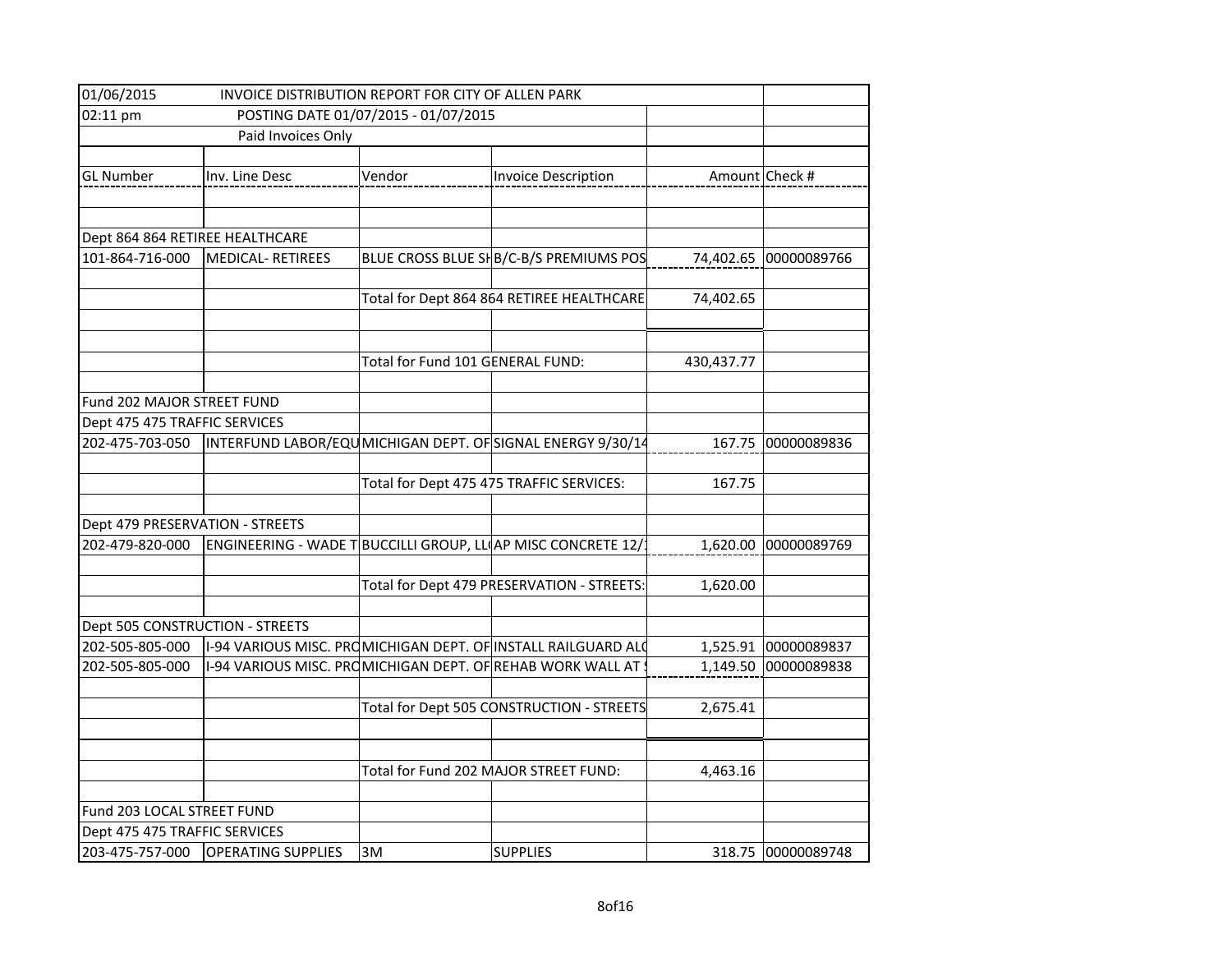| 01/06/2015<br>INVOICE DISTRIBUTION REPORT FOR CITY OF ALLEN PARK |                                                |                                       |                                                             |            |                |
|------------------------------------------------------------------|------------------------------------------------|---------------------------------------|-------------------------------------------------------------|------------|----------------|
| 02:11 pm<br>POSTING DATE 01/07/2015 - 01/07/2015                 |                                                |                                       |                                                             |            |                |
|                                                                  | Paid Invoices Only                             |                                       |                                                             |            |                |
|                                                                  |                                                |                                       |                                                             |            |                |
| <b>GL Number</b>                                                 | Inv. Line Desc                                 | Vendor                                | <b>Invoice Description</b>                                  |            | Amount Check # |
|                                                                  |                                                |                                       |                                                             |            |                |
|                                                                  |                                                |                                       |                                                             |            |                |
|                                                                  |                                                |                                       | Total for Dept 475 475 TRAFFIC SERVICES:                    | 318.75     |                |
|                                                                  |                                                |                                       |                                                             |            |                |
|                                                                  |                                                |                                       |                                                             |            |                |
|                                                                  |                                                | Total for Fund 203 LOCAL STREET FUND: |                                                             | 318.75     |                |
| Fund 226 RUBBISH FUND                                            |                                                |                                       |                                                             |            |                |
| Dept 450 450 RUBBISH                                             |                                                |                                       |                                                             |            |                |
| 226-450-817-000                                                  | <b>WASTE DISPOSAL</b>                          |                                       | REPUBLIC SERVICES RES SERVICE 11/1-11/30                    | 116,760.00 | 00000089852    |
|                                                                  |                                                |                                       |                                                             |            |                |
|                                                                  |                                                | Total for Dept 450 450 RUBBISH:       |                                                             | 116,760.00 |                |
|                                                                  |                                                |                                       |                                                             |            |                |
|                                                                  |                                                |                                       |                                                             |            |                |
|                                                                  |                                                | Total for Fund 226 RUBBISH FUND:      |                                                             | 116,760.00 |                |
|                                                                  |                                                |                                       |                                                             |            |                |
| Fund 249 BUILDING FUND                                           |                                                |                                       |                                                             |            |                |
| Dept 000                                                         |                                                |                                       |                                                             |            |                |
| 249-000-607-000                                                  |                                                |                                       | FEES REVENUE-PB14134 NAPIERS HOME IMP DUPLICATE PERMITS FOI | 141.10     | 00000089844    |
| 249-000-607-000                                                  |                                                |                                       | FEES REVENUE-PB14134 NAPIERS HOME IMP DUPLICATE PERMITS FO  | 141.10     | 00000089844    |
|                                                                  |                                                |                                       |                                                             |            |                |
|                                                                  |                                                | Total for Dept 000:                   |                                                             | 282.20     |                |
|                                                                  |                                                |                                       |                                                             |            |                |
|                                                                  | Dept 371 371 BUILDING DEPARTMENT               |                                       |                                                             |            |                |
| 249-371-728-000                                                  | OFFICE SUPPLIES-BLDG                           | ASADOORIAN FAMIL 7,000 ENVELOPES      |                                                             | 80.20      | 00000089755    |
| 249-371-821-000                                                  | MECHANICAL INSPECTIC CARNILL, STEVE            |                                       | DEC 2014 MECHANICAL                                         | 3,441.90   | 00000089772    |
| 249-371-822-000                                                  | PLUMBING INSPECTION HALASH, JEROME             |                                       | DEC 2014 PLUMBING IN                                        | 1,607.20   | 00000089817    |
| 249-371-822-500                                                  | ELECTRICAL INSPECTION CARY, KENNETH            |                                       | ELEC INSPECTIONS 11/14                                      | 240.00     | 00000089773    |
| 249-371-853-000                                                  | TELEPHONE- BOOMER                              | SPRINT                                | SERVICES 11/22-12/21/1                                      | 56.79      | 00000089859    |
| 249-371-958-000                                                  | <b>MEMBERSHIP &amp; DUES</b>                   | INTERNATIONAL CO 2015 DUES BLDG       |                                                             | 125.00     | 00000089823    |
| 249-371-959-000                                                  | PLANNING & ZONING-PIGLOBAL OFFICE SOLISUPPLIES |                                       |                                                             | 59.86      | 00000089811    |
| 249-371-959-000                                                  | PLANNING & ZONING-PIGLOBAL OFFICE SOLUSUPPLIES |                                       |                                                             | 245.52     | 00000089811    |
| 249-371-959-000                                                  | PLANNING & ZONING-PIGLOBAL OFFICE SOLISUPPLIES |                                       |                                                             | 1.44       | 00000089811    |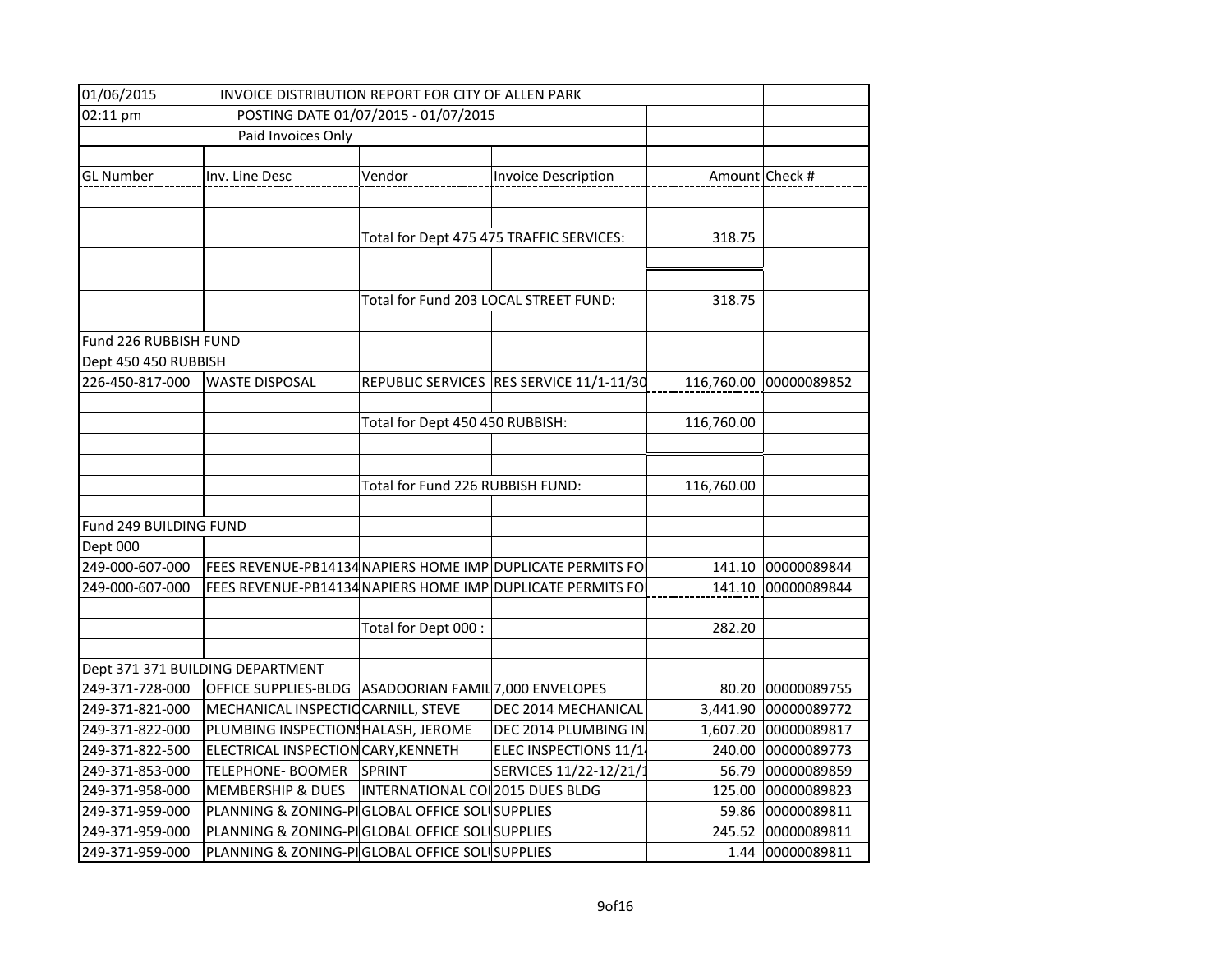| 01/06/2015             | INVOICE DISTRIBUTION REPORT FOR CITY OF ALLEN PARK        |                                      |                                                             |          |                |
|------------------------|-----------------------------------------------------------|--------------------------------------|-------------------------------------------------------------|----------|----------------|
| 02:11 pm               |                                                           | POSTING DATE 01/07/2015 - 01/07/2015 |                                                             |          |                |
|                        | Paid Invoices Only                                        |                                      |                                                             |          |                |
| <b>GL Number</b>       | Inv. Line Desc                                            | Vendor                               | <b>Invoice Description</b>                                  |          | Amount Check # |
|                        |                                                           |                                      | Total for Dept 371 371 BUILDING DEPARTMEI                   | 5,857.91 |                |
|                        |                                                           | Total for Fund 249 BUILDING FUND:    |                                                             | 6,140.11 |                |
| Fund 250 DDA OPERATING |                                                           |                                      |                                                             |          |                |
| Dept 000               |                                                           |                                      |                                                             |          |                |
| 250-000-821-000        |                                                           |                                      | ENGINEERING & TESTIN(WADE-TRIM/ASSOCI ECORSE STREETSCAPE SE | 6,443.45 | 00000089869    |
| 250-000-931-000        | BUILDING MAINTENANG WISNIEWSKI, ANTON DDA OFFICE CLEANING |                                      |                                                             | 60.00    | 00000089875    |
| 250-000-931-000        |                                                           |                                      | BUILDING MAINTENANCCEE-CLEAN WINDOW WINDOW CLEANING DD      | 20.00    | 00000089774    |
| 250-000-931-000        | <b>BUILDING MAINTENANCHADDIX ELECTRIC</b>                 |                                      | LIGHT MNT 11/14-12/15                                       | 1,730.50 | 00000089816    |
| 250-000-962-000        | MISCELLANEOUS                                             |                                      | DOWNRIVER PEST C(RAT ABATEMENT ON QU                        | 90.00    | 00000089791    |
|                        |                                                           | Total for Dept 000:                  |                                                             | 8,343.95 |                |
|                        |                                                           | Total for Fund 250 DDA OPERATING:    |                                                             | 8,343.95 |                |
|                        | Fund 265 DRUG FORFEITURE - FEDERAL                        |                                      |                                                             |          |                |
| Dept 000               |                                                           |                                      |                                                             |          |                |
| 265-000-757-000        | <b>OPERATING SUPPLIES</b>                                 |                                      | MASTER ELECTRONI(4 SEIKO PRINTERS FOR P                     | 1,137.19 | 00000089829    |
| 265-000-939-000        |                                                           |                                      | VEHICLE MAINTENANCE GLENDALE AUTO VA SUPPLIES MINI HALOGE   | 93.10    | 00000089808    |
| 265-000-939-000        |                                                           |                                      | VEHICLE MAINTENANCE GLENDALE AUTO VA SUPPLIES FOR 2001 FOR  | 402.19   | 00000089808    |
| 265-000-939-000        | VEHICLE MAINTENANCE GLENDALE AUTO VA PARTS                |                                      |                                                             | 79.80    | 00000089808    |
| 265-000-945-000        |                                                           |                                      | NON-CAPITALIZED EQUI DATANET SYSTEMS CAMERA SYSTEM SERVIC   | 225.00   | 00000089785    |
|                        |                                                           | Total for Dept 000 :                 |                                                             | 1,937.28 |                |
|                        |                                                           |                                      |                                                             |          |                |
|                        |                                                           |                                      | Total for Fund 265 DRUG FORFEITURE - FEDEI                  | 1,937.28 |                |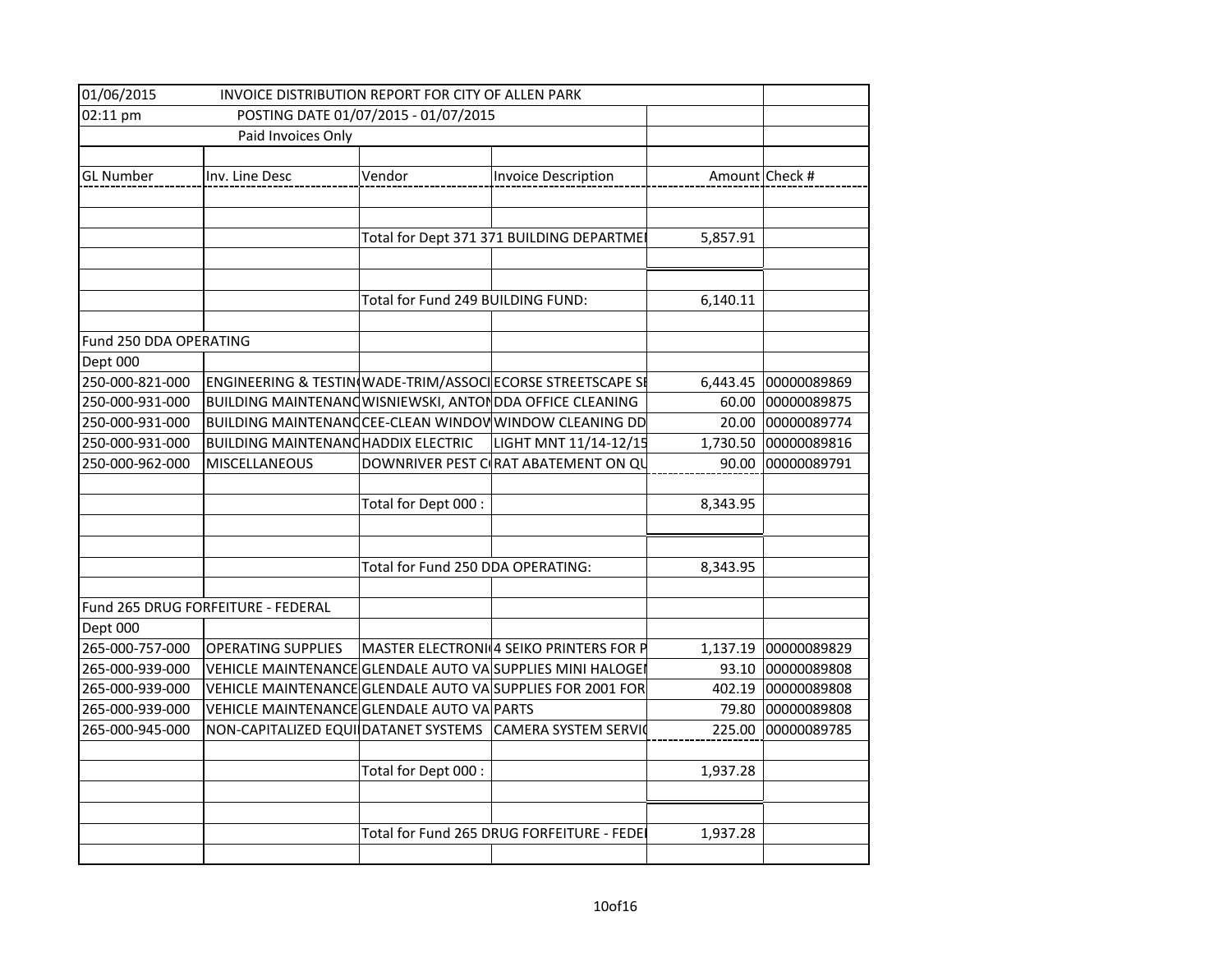| 01/06/2015<br>INVOICE DISTRIBUTION REPORT FOR CITY OF ALLEN PARK |                                                  |                                    |                                                            |                |                    |  |
|------------------------------------------------------------------|--------------------------------------------------|------------------------------------|------------------------------------------------------------|----------------|--------------------|--|
| 02:11 pm                                                         | POSTING DATE 01/07/2015 - 01/07/2015             |                                    |                                                            |                |                    |  |
|                                                                  | Paid Invoices Only                               |                                    |                                                            |                |                    |  |
|                                                                  |                                                  |                                    |                                                            |                |                    |  |
| <b>GL Number</b>                                                 | Inv. Line Desc                                   | Vendor                             | <b>Invoice Description</b>                                 | Amount Check # |                    |  |
|                                                                  |                                                  |                                    |                                                            |                |                    |  |
| Fund 271 LIBRARY                                                 |                                                  |                                    |                                                            |                |                    |  |
| Dept 000                                                         |                                                  |                                    |                                                            |                |                    |  |
| 271-000-050-000                                                  |                                                  |                                    | PREPAID EXPENSE-OTHE CUSTOM ECO FRIEN PMT FOR DRAWSTRING   | 895.00         | 00000089783        |  |
| 271-000-050-000                                                  |                                                  |                                    | PREPAID EXPENSE-OTHE SWINEHART, BRAND PMT FOR KINDLES PURC | 640.00         | 00000089862        |  |
| 271-000-728-000                                                  | <b>OFFICE SUPPLIES</b>                           | <b>BRODART CO.</b>                 | <b>SUPPLIES</b>                                            |                | 222.32 00000089768 |  |
| 271-000-728-000                                                  | <b>OFFICE SUPPLIES</b>                           | DEMCO, INC.                        | <b>OFFICE SUPPLIES</b>                                     | 761.53         | 00000089786        |  |
| 271-000-728-000                                                  | <b>OFFICE SUPPLIES</b>                           | DEMCO, INC.                        | <b>OFFICE SUPPLIES</b>                                     | 447.86         | 00000089786        |  |
| 271-000-728-000                                                  | OFFICE SUPPLIES-PINVO(GLOBAL OFFICE SOL SUPPLIES |                                    |                                                            | 201.39         | 00000089811        |  |
| 271-000-828-000                                                  | <b>MATERIALS</b>                                 | <b>BAKER &amp; TAYLOR</b>          | <b>MATERIALS</b>                                           | 170.46         | 00000089761        |  |
| 271-000-828-000                                                  | <b>MATERIALS</b>                                 | <b>BAKER &amp; TAYLOR</b>          | <b>MATERIALS</b>                                           | 43.18          | 00000089761        |  |
| 271-000-828-000                                                  | <b>MATERIALS</b>                                 | <b>BAKER &amp; TAYLOR</b>          | <b>MATERIALS</b>                                           | 38.66          | 00000089761        |  |
| 271-000-828-000                                                  | <b>MATERIALS</b>                                 | BESTSELLERS AUDIO AUDIOBOOKS       |                                                            | 483.00         | 00000089764        |  |
| 271-000-828-000                                                  | <b>MATERIALS</b>                                 | <b>BLACKSTONE AUDIO AUDIOBOOKS</b> |                                                            | 191.80         | 00000089765        |  |
| 271-000-828-000                                                  | <b>MATERIALS</b>                                 | THE LIBRARY NETWODVD               |                                                            | 33.15          | 00000089863        |  |
| 271-000-853-000                                                  | <b>TELEPHONE- LIBRARY</b>                        | AT & T                             | SERVICES 12/10-1/9/15                                      | 15.92          | 00000089756        |  |
| 271-000-853-000                                                  | TELEPHONE-LIBRARY                                |                                    | AT & T LONG DISTANSERVICE 11/10-12/2/14                    | 2.46           | 00000089760        |  |
| 271-000-920-000                                                  | UTILITIES-8100 ALLEN R DTE ENERGY                |                                    | SERVICE 11/19-12/19/14                                     | 766.48         | 00000089796        |  |
| 271-000-920-000                                                  | UTILITIES-8100 ALLEN R DTE ENERGY                |                                    | SERVICE 11/22-12/18/14                                     | 1,033.70       | 00000089793        |  |
| 271-000-931-000                                                  |                                                  |                                    | BUILDING MAINTENANCCOVERALL NORTH ACOMM CLEANING 1/1-1     | 835.00         | 00000089781        |  |
|                                                                  |                                                  |                                    |                                                            |                |                    |  |
|                                                                  |                                                  | Total for Dept 000 :               |                                                            | 6,781.91       |                    |  |
|                                                                  |                                                  |                                    |                                                            |                |                    |  |
|                                                                  |                                                  |                                    |                                                            |                |                    |  |
|                                                                  |                                                  | Total for Fund 271 LIBRARY:        |                                                            | 6,781.91       |                    |  |
|                                                                  |                                                  |                                    |                                                            |                |                    |  |
| Fund 592 WATER & SEWER                                           |                                                  |                                    |                                                            |                |                    |  |
| Dept 000                                                         |                                                  |                                    |                                                            |                |                    |  |
| 592-000-461-000                                                  | <b>WATER SALES</b>                               |                                    | FAIRLANE GREEN COREFUND ON OVERPMT O                       | 2,400.45       | 00000089804        |  |
|                                                                  |                                                  |                                    |                                                            |                |                    |  |
|                                                                  |                                                  | Total for Dept 000 :               |                                                            | 2,400.45       |                    |  |
|                                                                  |                                                  |                                    |                                                            |                |                    |  |
| Dept 601 601 WATER AND SEWER                                     |                                                  |                                    |                                                            |                |                    |  |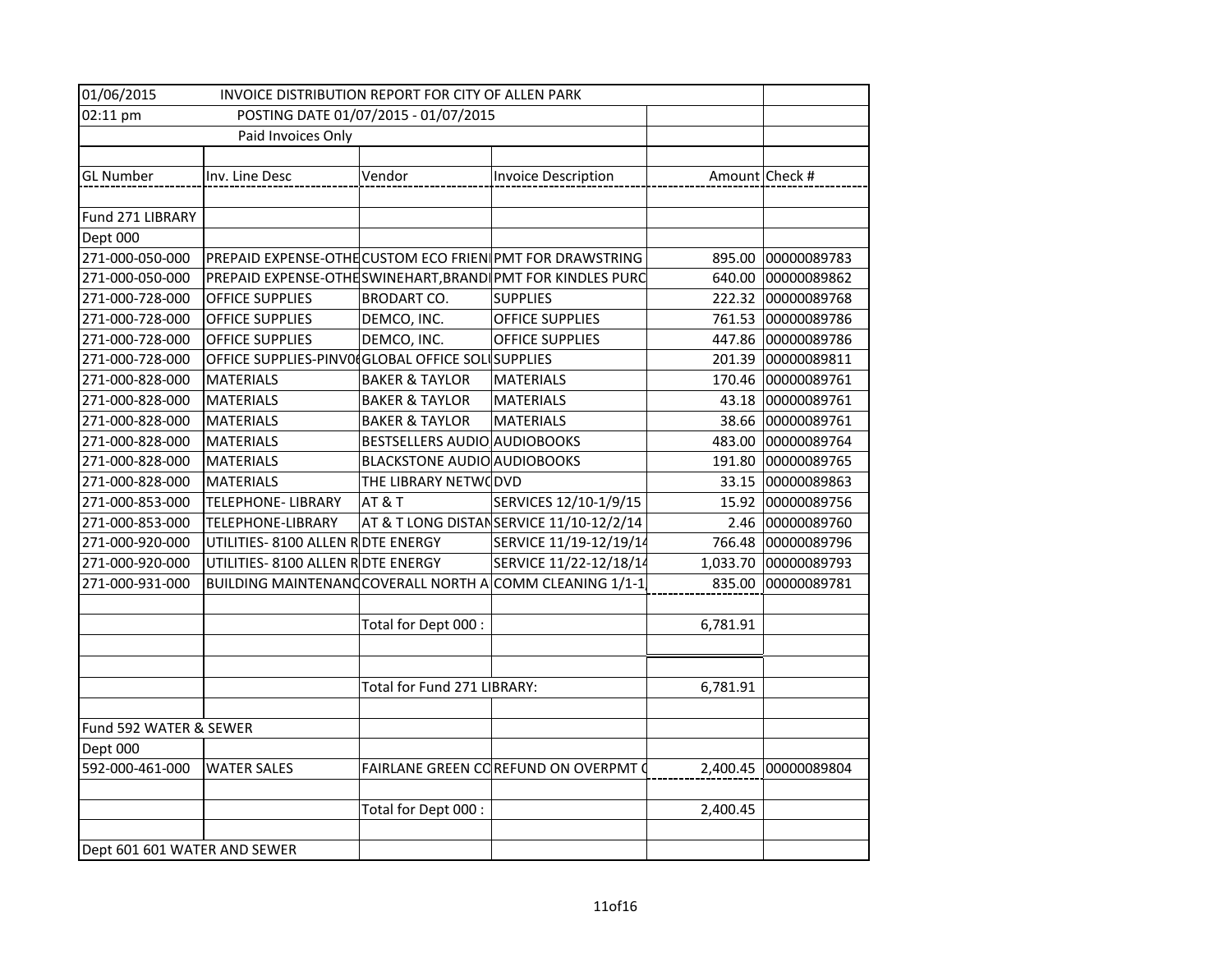| 01/06/2015<br>INVOICE DISTRIBUTION REPORT FOR CITY OF ALLEN PARK |                                                            |                                    |                                                            |          |                        |
|------------------------------------------------------------------|------------------------------------------------------------|------------------------------------|------------------------------------------------------------|----------|------------------------|
| 02:11 pm<br>POSTING DATE 01/07/2015 - 01/07/2015                 |                                                            |                                    |                                                            |          |                        |
|                                                                  | Paid Invoices Only                                         |                                    |                                                            |          |                        |
|                                                                  |                                                            |                                    |                                                            |          |                        |
| GL Number                                                        | Inv. Line Desc                                             | Vendor                             | <b>Invoice Description</b>                                 |          | Amount Check #         |
|                                                                  |                                                            |                                    |                                                            |          |                        |
| 592-601-602-000                                                  | PURCHASED WATER                                            |                                    | DETROIT WATER & SSERVICES 10/31-11/30/1                    |          | 141,110.47 00000089788 |
| 592-601-602-000                                                  | PURCHASED WATER-                                           |                                    | DETROIT WATER & S FORD MODEL PROG SER                      |          | 49.01 00000089789      |
| 592-601-604-000                                                  | IWC CHARGES - DETROIT DETROIT WATER & SIWC CHARGES FOR NOV |                                    |                                                            |          | 4,099.64 00000089787   |
| 592-601-607-300                                                  | <b>EXCESS FLOWS - WAYNE WAYNE COUNTY</b>                   |                                    | DEC 2014 FIXED EXCESS                                      |          | 64,549.00 00000089871  |
| 592-601-643-000                                                  | UTILITIES- COLLEGE PUNAT & T                               |                                    | SERVICES 12/10-1/9/15                                      |          | 26.74 00000089756      |
| 592-601-643-000                                                  | UTILITIES-ECORSE PUMPAT & T                                |                                    | SERVICES 12/10-1/9/15                                      | 64.11    | 00000089756            |
| 592-601-643-000                                                  | UTILITIES-QUANDT                                           | AT & T                             | SERVICES 12/13-1/12/15                                     | 20.33    | 00000089756            |
| 592-601-643-000                                                  | UTILITIES-17501 OAKWODTE ENERGY                            |                                    | SERVICE 11/6-12/9/14                                       | 36.46    | 00000089793            |
| 592-601-643-000                                                  | UTILITIES-4230 LAUREN (DTE ENERGY                          |                                    | SERVICE 11/3-12/3/14                                       | 71.65    | 00000089793            |
| 592-601-643-000                                                  | UTILITIES-5020 QUANDT DTE ENERGY                           |                                    | SERVICE 11/5-12/3/14                                       | 127.37   | 00000089793            |
| 592-601-643-000                                                  | UTILITIES-WATER                                            |                                    | AT & T LONG DISTANSERVICE 11/3-12/1/14                     | 14.02    | 00000089760            |
| 592-601-667-001                                                  | VEHICLE MAINTENANCE INTERSTATE BATTER SUPPLIES             |                                    |                                                            | 242.64   | 00000089824            |
| 592-601-667-001                                                  | VEHICLE MAINTENANCE INTERSTATE BATTER SUPPLIES             |                                    |                                                            | 25.00    | 00000089824            |
| 592-601-667-001                                                  | VEHICLE MAINTENANCE MICHIGAN CAT                           |                                    | <b>PARTS</b>                                               | 60.67    | 00000089834            |
| 592-601-667-001                                                  | VEHICLE MAINTENANCE GLENDALE AUTO VA SUPPLIES-3/8 UNION    |                                    |                                                            | 28.74    | 00000089808            |
| 592-601-667-001                                                  | VEHICLE MAINTENANCE WOLVERINE TRUCK (COVER W2              |                                    |                                                            | 69.52    | 00000089876            |
| 592-601-667-001                                                  | VEHICLE MAINTENANCE VILLAGE FORD                           |                                    | PARTS-HORN                                                 | 47.08    | 00000089868            |
| 592-601-667-001                                                  | VEHICLE MAINTENANCE GLENDALE AUTO VA ALTERNATOR FOR 2000   |                                    |                                                            | 292.61   | 00000089808            |
| 592-601-667-001                                                  |                                                            |                                    | VEHICLE MAINTENANCE GLENDALE AUTO VA CREDIT FROM INV 359-6 |          | $(141.53)$ 00000089808 |
| 592-601-667-001                                                  |                                                            |                                    | VEHICLE MAINTENANCE GLENDALE AUTO VACREDIT FROM INV 359-6  | (30.00)  | 00000089808            |
| 592-601-667-001                                                  |                                                            |                                    | VEHICLE MAINTENANCE GLENDALE AUTO VA PARTS FOR 2004 FORD F | 73.99    | 00000089808            |
| 592-601-667-001                                                  |                                                            |                                    | VEHICLE MAINTENANCE GLENDALE AUTO VA PARTS FOR 2004 FORD F | 209.90   | 00000089808            |
| 592-601-667-001                                                  |                                                            |                                    | VEHICLE MAINTENANCE GLENDALE AUTO VA PARTS FOR 2003 FORD F | 160.42   | 00000089808            |
| 592-601-667-001                                                  | VEHICLE MAINTENANCE GLENDALE AUTO VA PARTS                 |                                    |                                                            |          | 57.96 00000089808      |
| 592-601-671-001                                                  | SEWER MAINTENANCE CO-PIPE PRODUCTS, PARTS                  |                                    |                                                            |          | 140.40 00000089776     |
| 592-601-671-001                                                  | <b>SEWER MAINTENANCE</b>                                   | CO-PIPE PRODUCTS, SUPPLIES         |                                                            | 1,820.24 | 00000089776            |
| 592-601-671-001                                                  | SEWER MAINTENANCE                                          | CO-PIPE PRODUCTS, SUPPLIES         |                                                            |          | 310.20 00000089776     |
| 592-601-673-001                                                  | <b>MAIN MAINTENANCE</b>                                    | HURON SOD FARMS SUPPLIES           |                                                            |          | 110.00 00000089822     |
| 592-601-673-001                                                  | <b>MAIN MAINTENANCE</b>                                    | JOHN D. OSBORNE TCLASS 2 FILL SAND |                                                            | 383.94   | 00000089825            |
| 592-601-673-001                                                  | <b>MAIN MAINTENANCE</b>                                    | HURON SOD FARMS SUPPLIES           |                                                            |          | 352.75 00000089822     |
| 592-601-673-001                                                  | <b>MAIN MAINTENANCE</b>                                    | EJ USA, INC                        | <b>SUPPLIES</b>                                            |          | 536.28 00000089799     |
| 592-601-673-001                                                  | <b>MAIN MAINTENANCE</b>                                    |                                    | MISS DIG SYSTEM, IN2015 MISS DIG SYSTEM.                   |          | 1,000.65 00000089843   |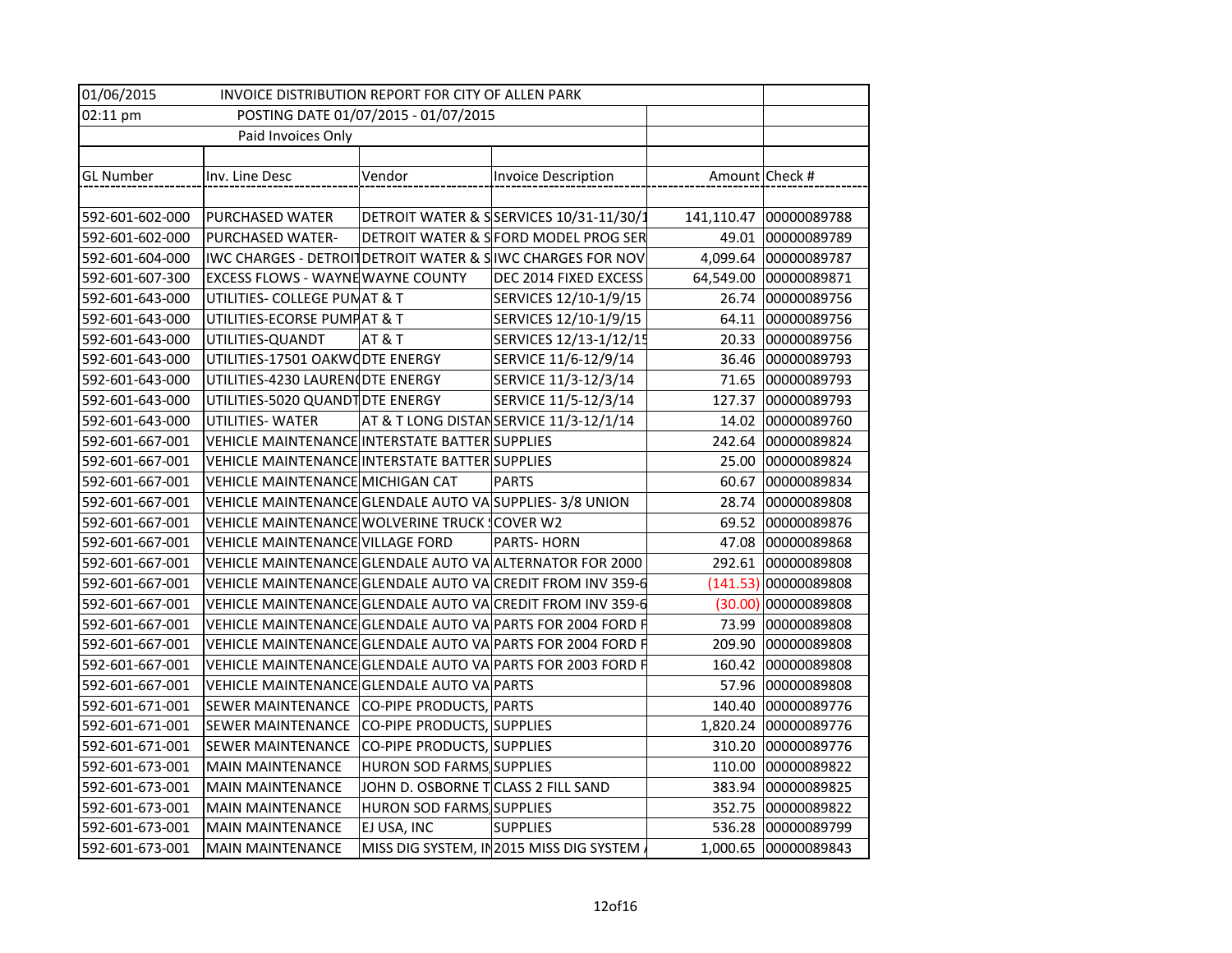| 01/06/2015<br>INVOICE DISTRIBUTION REPORT FOR CITY OF ALLEN PARK |                                                  |                                  |                                                             |                |                   |
|------------------------------------------------------------------|--------------------------------------------------|----------------------------------|-------------------------------------------------------------|----------------|-------------------|
| 02:11 pm<br>POSTING DATE 01/07/2015 - 01/07/2015                 |                                                  |                                  |                                                             |                |                   |
| Paid Invoices Only                                               |                                                  |                                  |                                                             |                |                   |
|                                                                  |                                                  |                                  |                                                             |                |                   |
| <b>GL Number</b>                                                 | Inv. Line Desc                                   | Vendor                           | <b>Invoice Description</b>                                  | Amount Check # |                   |
|                                                                  |                                                  |                                  |                                                             |                |                   |
| 592-601-673-001                                                  | <b>MAIN MAINTENANCE</b>                          |                                  | JOHN D. OSBORNE TLCASS 2 FILL SAND JOB                      | 384.49         | 00000089825       |
| 592-601-673-001                                                  | <b>MAIN MAINTENANCE</b>                          | <b>USA BLUEBOOK</b>              | <b>SUPPLIES</b>                                             | 1,635.11       | 00000089866       |
| 592-601-677-001                                                  | HYDRANT MAINTENANCEJ USA, INC                    |                                  | <b>SUPPLIES</b>                                             | 467.50         | 00000089799       |
| 592-601-677-001                                                  | HYDRANT MAINTENANCEJ USA, INC                    |                                  | <b>SUPPLIES</b>                                             | 1,742.72       | 00000089799       |
| 592-601-677-001                                                  | HYDRANT MAINTENANCEJ USA, INC                    |                                  | <b>SUPPLIES</b>                                             | 2,012.15       | 00000089799       |
| 592-601-677-001                                                  |                                                  |                                  | HYDRANT MAINTENANG QUINT PLUMBING H PLUMBING SERVICES FO    | 320.00         | 00000089851       |
| 592-601-678-001                                                  | METER MAINTENANCE                                | <b>ETNA SUPPLY COMP SUPPLIES</b> |                                                             | 226.66         | 00000089801       |
| 592-601-678-001                                                  | <b>METER MAINTENANCE</b>                         | <b>ETNA SUPPLY COMP SUPPLIES</b> |                                                             | 3,246.89       | 00000089801       |
| 592-601-678-001                                                  | METER MAINTENANCE                                | <b>ETNA SUPPLY COMP SUPPLIES</b> |                                                             | 367.99         | 00000089801       |
| 592-601-717-000                                                  |                                                  |                                  | RETIREE HEALTH BENEFIBLUE CROSS BLUE SHB/C-B/S PREMIUMS POS | 5,878.31       | 00000089766       |
| 592-601-717-000                                                  |                                                  |                                  | RETIREE HEALTH BENEFISTANDARD INSURANVOL LIFE/GROUP LIFE PR | 149.52         | 00000089860       |
| 592-601-900-000                                                  |                                                  |                                  | PRINTING & PUBLISHING WHIPPLE PRINTING PAPER STOCK FOR WATE | 398.00         | 00000089874       |
| 592-601-921-000                                                  | OFFICE SUPPLIES-PINVO(GLOBAL OFFICE SOL SUPPLIES |                                  |                                                             | 44.21          | 00000089811       |
| 592-601-921-000                                                  | OFFICE SUPPLIES-PINVO(GLOBAL OFFICE SOL SUPPLIES |                                  |                                                             | 31.09          | 00000089811       |
| 592-601-921-000                                                  | OFFICE SUPPLIES-PINVO(GLOBAL OFFICE SOL SUPPLIES |                                  |                                                             | 27.92          | 00000089811       |
| 592-601-921-000                                                  | OFFICE SUPPLIES-PINVO(GLOBAL OFFICE SOL SUPPLIES |                                  |                                                             | 58.53          | 00000089811       |
| 592-601-951-000                                                  |                                                  |                                  | ENGINEERING CONSULT BUCCILLI GROUP, LL 2014 ECORSE RD WATER | 19,159.12      | 00000089769       |
| 592-601-962-000                                                  | MISCELLANEOUS- PUMPAT & T                        |                                  | SERVICES 12/19-1/18/1                                       | 129.04         | 00000089756       |
| 592-601-985-000                                                  | CAPITAL OUTLAY-MAINS LIQUI-FORCE SERV.           |                                  | LFS 02RM0314073 CHA                                         | 23,907.40      | 00000089828       |
| 592-601-985-000                                                  | CAPITAL OUTLAY-MAINS LIQUI-FORCE SERV.           |                                  | LFS 02RM0314073 9/22-                                       | 133,817.04     | 00000089828       |
| 592-601-985-000                                                  | CAPITAL OUTLAY-MAINS LIQUI-FORCE SERV.           |                                  | LFS02RM0314073 10/3                                         | 247,568.06     | 00000089828       |
| 592-601-985-000                                                  | CAPITAL OUTLAY-MAINS LIQUI-FORCE SERV.           |                                  | ECORSE RD WTR MAIN F                                        | 148,685.60     | 00000089828       |
|                                                                  |                                                  |                                  |                                                             |                |                   |
|                                                                  |                                                  |                                  | Total for Dept 601 601 WATER AND SEWER:                     | 806,177.61     |                   |
|                                                                  |                                                  |                                  |                                                             |                |                   |
| Dept 603 603 BASIN                                               |                                                  |                                  |                                                             |                |                   |
| 592-603-853-000                                                  | TELEPHONE- DIX ALARMAT & T                       |                                  | SERVICES 12/10-1/9/15                                       | 26.74          | 00000089756       |
| 592-603-853-000                                                  | TELEPHONE- VINE ALARIAT & T                      |                                  | SERVICES 12/10-1/9/15                                       | 26.74          | 00000089756       |
| 592-603-853-000                                                  | TELEPHONE-BASIN                                  | AT&T                             | SERVICES 12/4-1/3/15                                        |                | 22.04 00000089756 |
| 592-603-853-000                                                  | TELEPHONE-WET PUMP AT & T                        |                                  | SERVICES 12/16-1/15/14                                      | 137.18         | 00000089756       |
| 592-603-853-000                                                  | TELEPHONE-APS-1                                  | AT&T                             | SERVICES 12/22-1/21/15                                      | 20.16          | 00000089756       |
| 592-603-853-000                                                  | TELEPHONE- BASIN 2                               | <b>SPRINT</b>                    | SERVICES 11/22-12/21/1                                      | 24.20          | 00000089859       |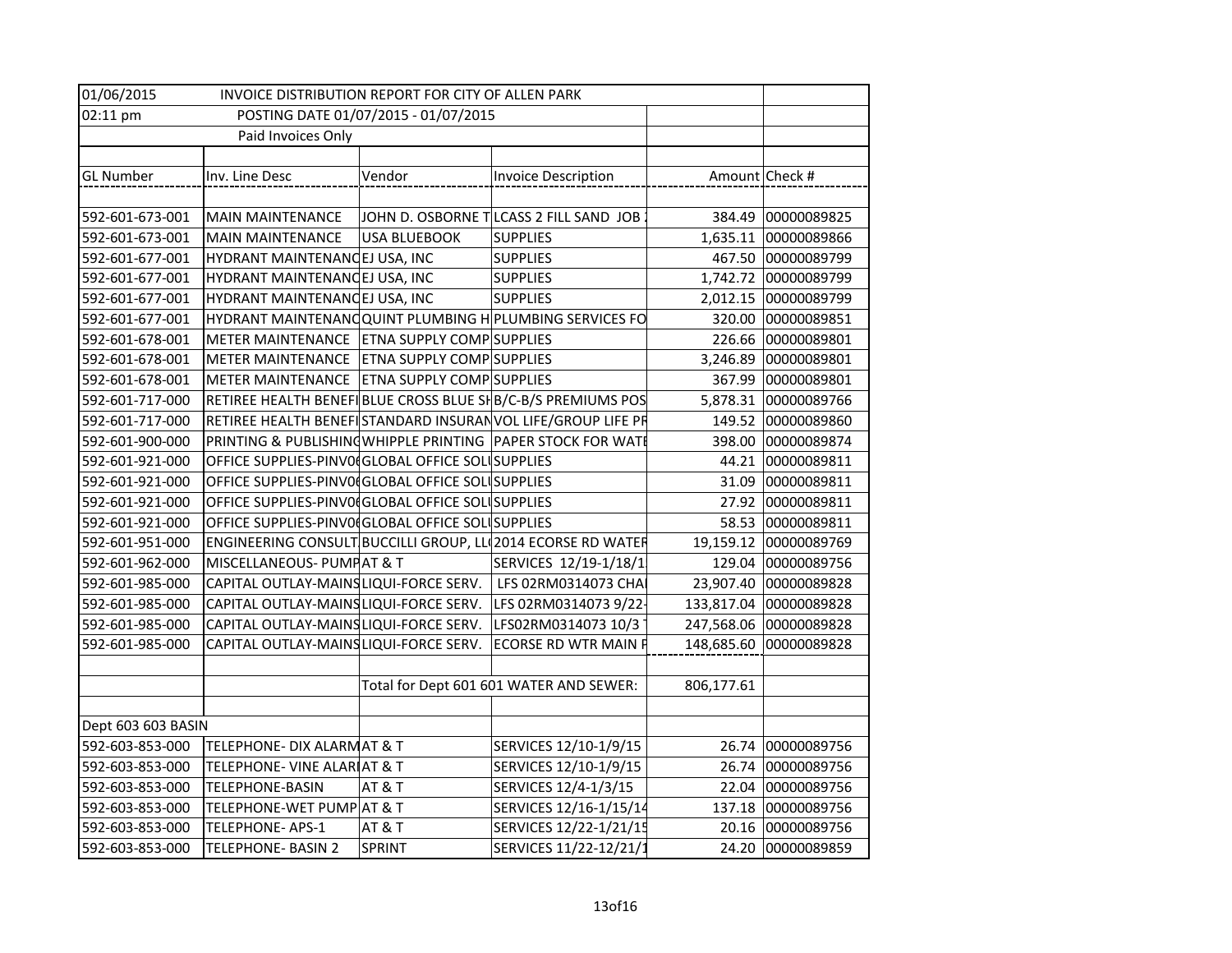| 01/06/2015                                       | INVOICE DISTRIBUTION REPORT FOR CITY OF ALLEN PARK         |                                   |                                                            |                |                    |
|--------------------------------------------------|------------------------------------------------------------|-----------------------------------|------------------------------------------------------------|----------------|--------------------|
| 02:11 pm<br>POSTING DATE 01/07/2015 - 01/07/2015 |                                                            |                                   |                                                            |                |                    |
| Paid Invoices Only                               |                                                            |                                   |                                                            |                |                    |
|                                                  |                                                            |                                   |                                                            |                |                    |
| <b>GL Number</b>                                 | Inv. Line Desc                                             | Vendor                            | <b>Invoice Description</b>                                 | Amount Check # |                    |
|                                                  |                                                            |                                   |                                                            |                |                    |
| 592-603-853-000                                  | <b>TELEPHONE- BASIN</b>                                    | <b>SPRINT</b>                     | SERVICES 11/22-12/21/1                                     |                | 24.20 00000089859  |
| 592-603-853-000                                  | <b>TELEPHONE- PUMP</b>                                     | <b>SPRINT</b>                     | SERVICES 11/22-12/21/1                                     |                | 24.20 00000089859  |
| 592-603-920-000                                  | UTILITIES-8245 VINE                                        | DTE ENERGY                        | SERVICE 11/8-12/10/14                                      |                | 85.70 00000089793  |
| 592-603-920-000                                  | <b>UTILITIES</b>                                           | <b>DTE ENERGY</b>                 | SERVICE 11/7-12/8/14                                       | 1,329.93       | 00000089796        |
| 592-603-920-000                                  | UTILITIES-14500 MORANDTE ENERGY                            |                                   | SERVICE 11/7-12/8/14                                       | 473.95         | 00000089796        |
| 592-603-931-000                                  |                                                            |                                   | BUILDING MAINTENANC GLENDALE AUTO VA SUPPLIES 2 1/4 COMB W | 50.09          | 00000089808        |
| 592-603-931-000                                  | <b>BUILDING MAINTENANC GRAINGER</b>                        |                                   | <b>PARTS</b>                                               | 71.32          | 00000089815        |
| 592-603-931-000                                  | <b>BUILDING MAINTENANCGRAINGER</b>                         |                                   | <b>PARTS</b>                                               |                | 234.50 00000089815 |
| 592-603-934-000                                  | EQUIPMENT MAINTENA GRAINGER                                |                                   | <b>PARTS</b>                                               | 80.10          | 00000089815        |
| 592-603-940-000                                  | FAIRLANE/INDEPNCE MI AT & T                                |                                   | SERVICES 12/4-1/3/15                                       | 21.24          | 00000089756        |
| 592-603-940-000                                  | FAIRLANE/INDEPNCE MI AT & T                                |                                   | SERVICES 12/4-1/3/15                                       | 63.34          | 00000089756        |
|                                                  |                                                            |                                   |                                                            |                |                    |
|                                                  |                                                            | Total for Dept 603 603 BASIN:     |                                                            | 2,715.63       |                    |
|                                                  |                                                            |                                   |                                                            |                |                    |
|                                                  |                                                            |                                   |                                                            |                |                    |
|                                                  |                                                            | Total for Fund 592 WATER & SEWER: |                                                            | 811,293.69     |                    |
|                                                  |                                                            |                                   |                                                            |                |                    |
|                                                  | Fund 593 SOUTHFIELD LEASE PROPERTIES                       |                                   |                                                            |                |                    |
| Dept 696 16630 SOUTHFIELD CAM                    |                                                            |                                   |                                                            |                |                    |
| 593-696-925-000                                  |                                                            |                                   | PROPERTY MAINTENAN WASTE MANAGEME SERVICES 10/1-10/31/14   | 138.17         | 00000089870        |
|                                                  |                                                            |                                   |                                                            |                |                    |
|                                                  |                                                            |                                   | Total for Dept 696 16630 SOUTHFIELD CAM:                   | 138.17         |                    |
|                                                  |                                                            |                                   |                                                            |                |                    |
|                                                  |                                                            |                                   |                                                            |                |                    |
|                                                  |                                                            |                                   | Total for Fund 593 SOUTHFIELD LEASE PROPE                  | 138.17         |                    |
|                                                  |                                                            |                                   |                                                            |                |                    |
| Fund 701 TRUST AND AGENCY                        |                                                            |                                   |                                                            |                |                    |
| Dept 000                                         |                                                            |                                   |                                                            |                |                    |
| 701-000-241-000                                  | HISTORICAL MUSEUM E DTE ENERGY                             |                                   | SERVICE 11/10-12/8/14                                      |                | 45.54 00000089793  |
| 701-000-242-000                                  | CITY FESTIVITIES ESCROVECORSE PUBLIC SCH PMT MARCHING BAND |                                   |                                                            |                | 200.00 00000089798 |
| 701-000-242-000                                  |                                                            |                                   | CITY FESTIVITIES ESCROVALLEN PARK MIDDLE PMT MARCHING BAND | 200.00         | 00000089751        |
| 701-000-242-000                                  |                                                            |                                   | CITY FESTIVITIES ESCROVSOUTHGATE ANDER PMT FOR MARCHING BA |                | 200.00 00000089858 |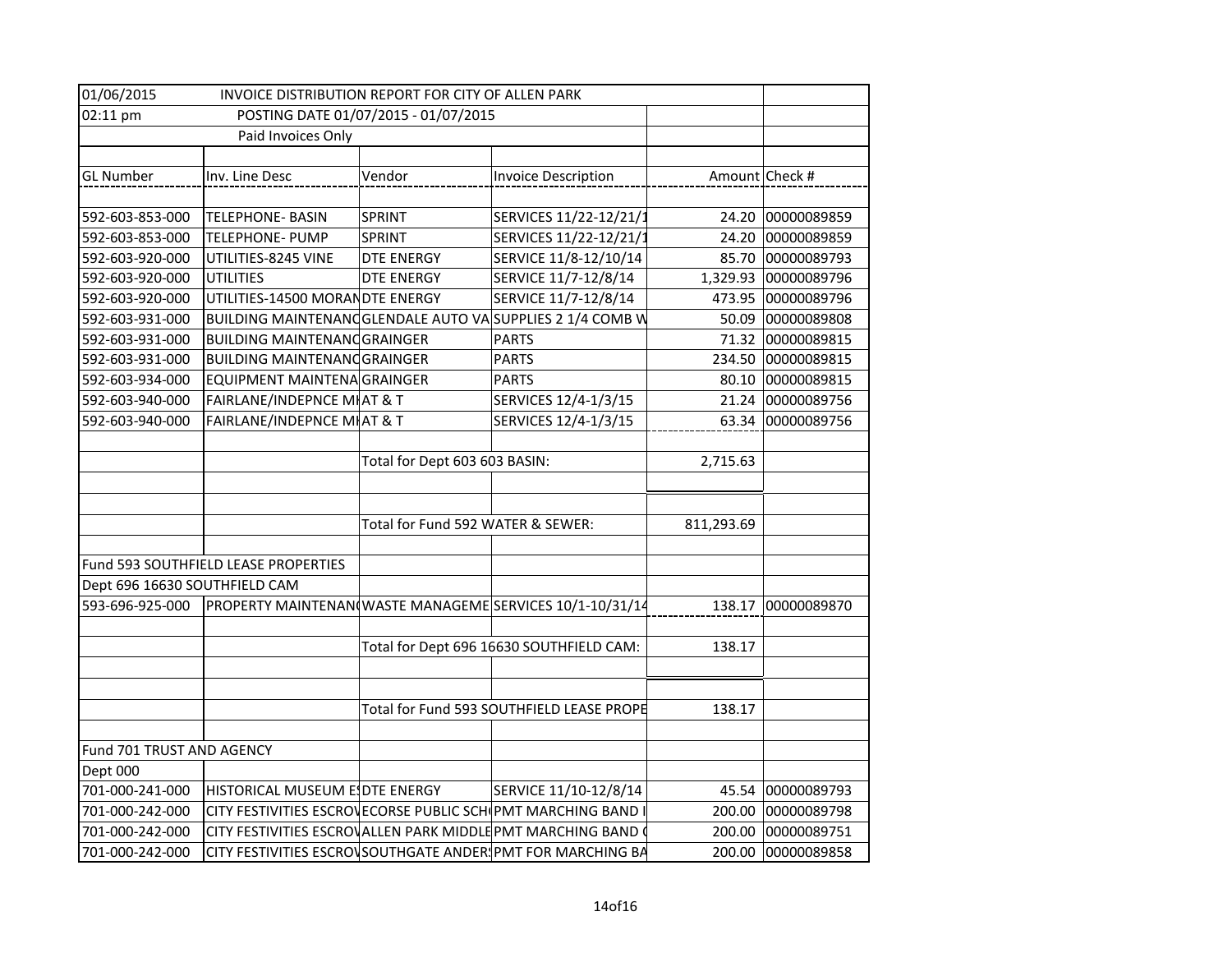| 01/06/2015         | INVOICE DISTRIBUTION REPORT FOR CITY OF ALLEN PARK |                                      |                                                               |            |                |
|--------------------|----------------------------------------------------|--------------------------------------|---------------------------------------------------------------|------------|----------------|
| 02:11 pm           |                                                    | POSTING DATE 01/07/2015 - 01/07/2015 |                                                               |            |                |
| Paid Invoices Only |                                                    |                                      |                                                               |            |                |
|                    |                                                    |                                      |                                                               |            |                |
| <b>GL Number</b>   | Inv. Line Desc                                     | Vendor                               | <b>Invoice Description</b>                                    |            | Amount Check # |
|                    |                                                    |                                      |                                                               |            |                |
| 701-000-242-000    |                                                    |                                      | CITY FESTIVITIES ESCROV CABRINI HIGH SCHO PMT MARCHING BAND ( | 200.00     | 00000089770    |
| 701-000-255-000    | <b>FIRE DONATIONS</b>                              |                                      | MATTRESS WHOLES MATRESSES FOR FIRE DE                         | 2,300.00   | 00000089830    |
|                    |                                                    |                                      |                                                               |            |                |
|                    |                                                    | Total for Dept 000 :                 |                                                               | 3,145.54   |                |
|                    |                                                    |                                      |                                                               |            |                |
|                    |                                                    |                                      |                                                               |            |                |
|                    |                                                    | Total for Fund 701 TRUST AND AGENCY: |                                                               | 3,145.54   |                |
|                    |                                                    |                                      |                                                               |            |                |
|                    | Fund 703 SCHOOL AND COUNTY TAX FUND                |                                      |                                                               |            |                |
| Dept 000           |                                                    |                                      |                                                               |            |                |
| 703-000-275-000    | <b>REFUNDABLE TAXES</b>                            |                                      | BOTELLO, MARIA- FROVERPMT OF 2014 TAXE                        | 518.06     | 00000089879    |
| 703-000-275-000    | <b>REFUNDABLE TAXES</b>                            |                                      | KAMINSKI, JOSEPH- OVERPMT ON 2014 TAX                         | 615.85     | 00000089883    |
| 703-000-275-000    | REFUNDABLE TAXES                                   |                                      | ALLEN PARK MEDICA OVERPMT OF 2014 TAXE                        | 3,886.25   | 00000089878    |
| 703-000-275-000    | <b>REFUNDABLE TAXES</b>                            | IER OF MI LLC                        | OVERPMT OF 2014 SUM                                           | 204.54     | 00000089881    |
| 703-000-275-000    | <b>REFUNDABLE TAXES</b>                            | IER OF MI LLC                        | OVERPMT OF 2014 SUM                                           | 746.35     | 00000089881    |
| 703-000-275-000    | REFUNDABLE TAXES                                   | SHIINE, KATHERINE                    | OVERPMT OF 2014 TAXE                                          | 318.15     | 00000089886    |
| 703-000-275-000    | <b>REFUNDABLE TAXES</b>                            | ALHIMIRI, ALI                        | OVERPMT OF 2014 TAXE                                          | 676.07     | 00000089877    |
| 703-000-275-000    | REFUNDABLE TAXES                                   |                                      | INNOVATIVE TELESE OVERPMT OF 2014 TAXE                        | 270.05     | 00000089882    |
| 703-000-275-000    | REFUNDABLE TAXES                                   |                                      | MED RX PHARMACY OVERPMT OF 2014 TAXE                          | 62.90      | 00000089884    |
| 703-000-275-000    | <b>REFUNDABLE TAXES</b>                            |                                      | PITNEY-BOWES GLOIOVERPMT OF 2014 TAXE                         | 261.68     | 00000089885    |
| 703-000-275-000    | <b>REFUNDABLE TAXES</b>                            | CORELOGIC                            | OVERPMT OF 2014 TAXE                                          | 11,259.27  | 00000089880    |
|                    |                                                    |                                      |                                                               |            |                |
|                    |                                                    | Total for Dept 000:                  |                                                               | 18,819.17  |                |
|                    |                                                    |                                      |                                                               |            |                |
|                    |                                                    |                                      |                                                               |            |                |
|                    |                                                    |                                      | Total for Fund 703 SCHOOL AND COUNTY TAX                      | 18,819.17  |                |
|                    |                                                    |                                      |                                                               |            |                |
|                    |                                                    |                                      |                                                               |            |                |
|                    | Fund Totals:                                       |                                      |                                                               |            |                |
|                    |                                                    | Fund 101 GENERAL FUND                |                                                               | 430,437.77 |                |
|                    |                                                    | Fund 202 MAJOR STREET FUND           |                                                               | 4,463.16   |                |
|                    |                                                    | Fund 203 LOCAL STREET FUND           |                                                               | 318.75     |                |